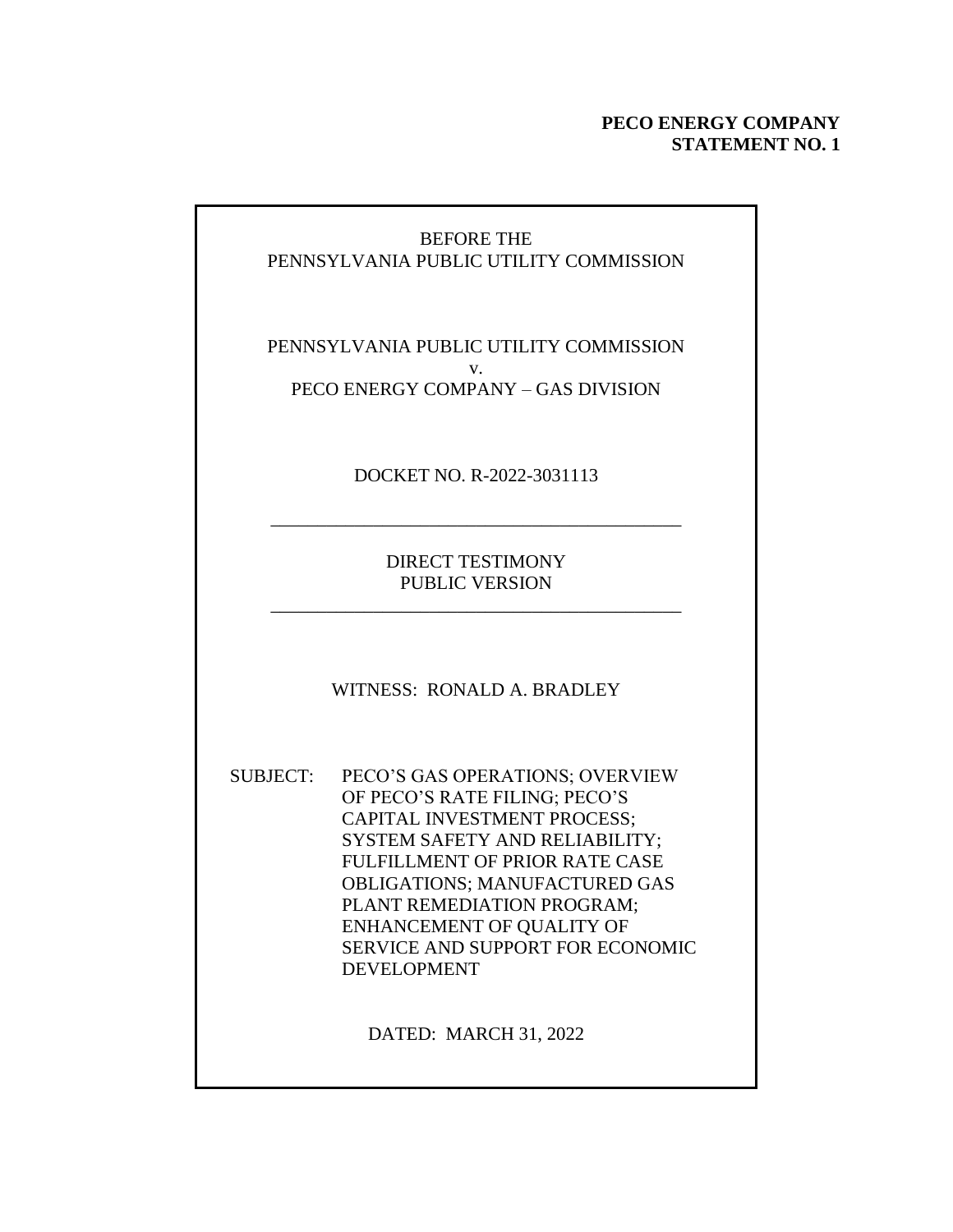# **TABLE OF CONTENTS**

| $\mathbf{I}$ . |                                                 |  |
|----------------|-------------------------------------------------|--|
| II.            |                                                 |  |
| III.           |                                                 |  |
| IV.            |                                                 |  |
| $V_{\cdot}$    |                                                 |  |
| VI.            | FULFILLMENT OF OBLIGATIONS FROM THE MOST RECENT |  |
| VII.           |                                                 |  |
| VIII.          | QUALITY OF SERVICE, COMMUNITY SUPPORT AND       |  |
| $IX_{-}$       |                                                 |  |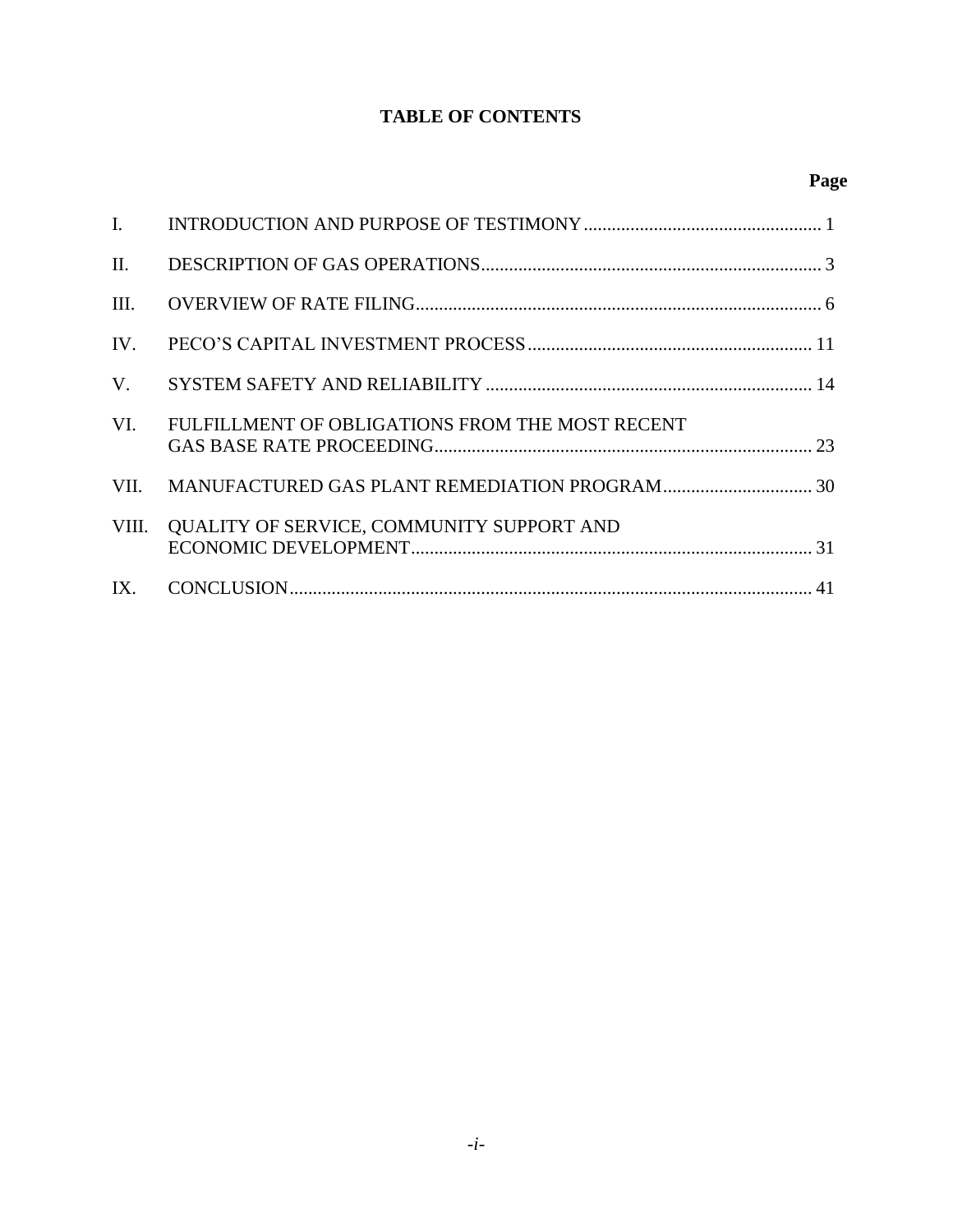<span id="page-2-0"></span>

| $\mathbf{1}$<br>$\overline{c}$<br>3 |    |    | <b>DIRECT TESTIMONY</b><br>OF<br><b>RONALD A. BRADLEY</b>                           |
|-------------------------------------|----|----|-------------------------------------------------------------------------------------|
| 4                                   |    |    | I.<br><b>INTRODUCTION AND PURPOSE OF TESTIMONY</b>                                  |
| 5                                   | 1. | Q. | Please state your full name and business address.                                   |
| 6                                   |    | A. | My name is Ronald A. Bradley. My business address is PECO Energy Company,           |
| 7                                   |    |    | 2301 Market Street, Philadelphia, Pennsylvania 19103.                               |
| 8                                   | 2. | Q. | By whom are you employed and in what capacity?                                      |
| 9                                   |    | A. | I am employed by PECO Energy Company ("PECO" or the "Company") as the               |
| 10                                  |    |    | Vice President of Gas. In that capacity, I am responsible for the administration of |
| 11                                  |    |    | PECO's gas system construction and maintenance, engineering, plant operations       |
| 12                                  |    |    | and system control, new business and regulatory compliance. I have been             |
| 13                                  |    |    | performing these functions since 2009.                                              |
| 14                                  | 3. | Q. | Please describe your educational background and professional experience.            |
| 15                                  |    | A. | I received a Bachelor of Science degree in engineering from Widener University      |
| 16                                  |    |    | and a Master of Management degree from Penn State University. Other than a          |
| 17                                  |    |    | brief period during 2007 and 2008 when I served as Chief Security Officer for       |
| 18                                  |    |    | PJM Interconnection L.L.C., I have been employed by PECO or Exelon                  |
| 19                                  |    |    | Corporation since 1984. I have held engineering, security, operations, and          |
| 20                                  |    |    | program-management positions in the areas of gas and electric operations,           |
| 21                                  |    |    | environmental, safety and industrial hygiene, and engineering design, in addition   |
| 22                                  |    |    | to my current responsibilities described above.                                     |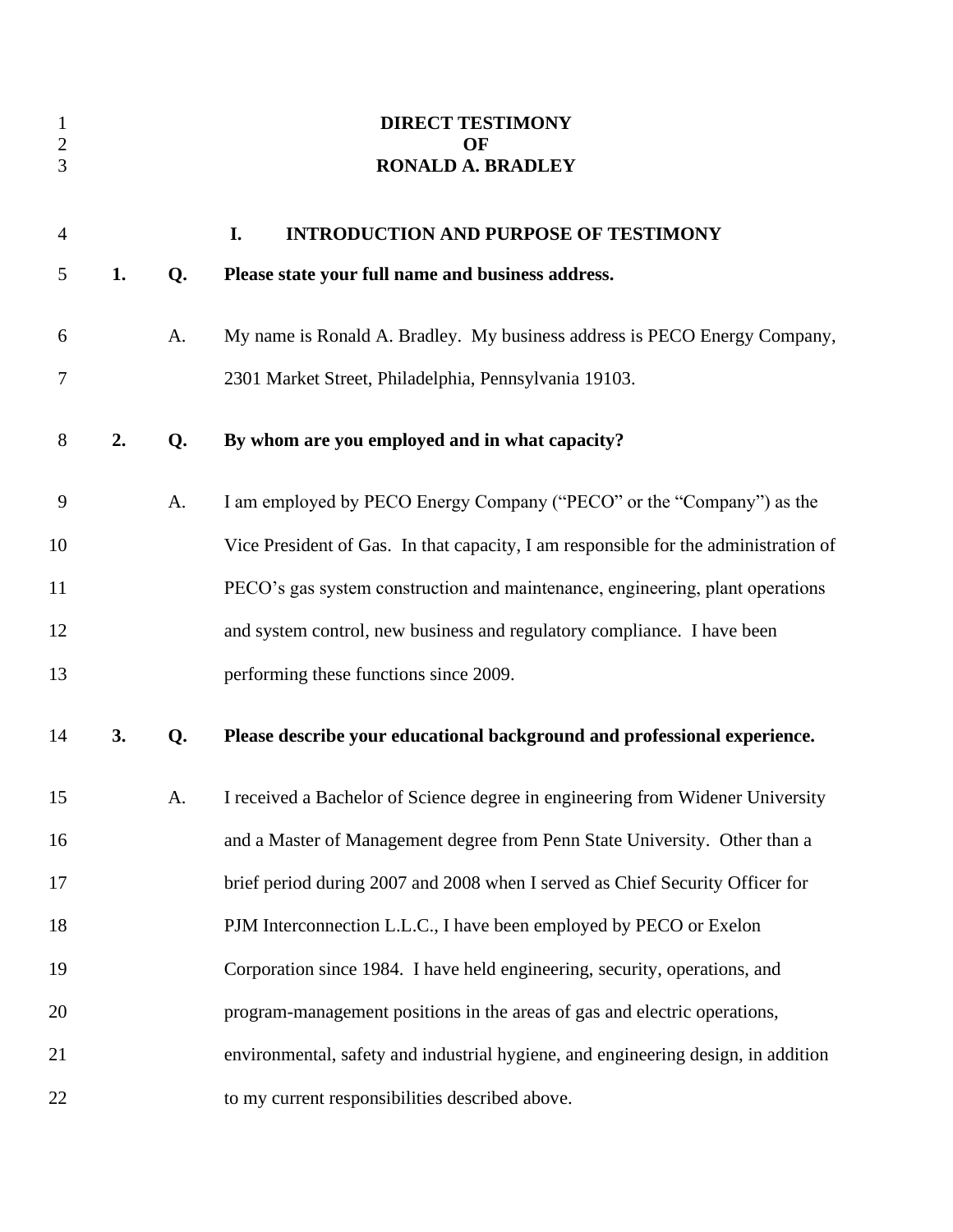| $\mathbf{1}$   |    |    | I am also an active member of several industry leading organizations. I have been   |
|----------------|----|----|-------------------------------------------------------------------------------------|
| $\overline{2}$ |    |    | an active member of the Board of Directors of the Northeast Gas Association         |
| 3              |    |    | since 2009 and was most recently elected as the 2022 Chairman of the Board          |
| $\overline{4}$ |    |    | where I support the advancement of education and training, technology, research     |
| 5              |    |    | and development, operations, planning, and increasing public awareness of           |
| 6              |    |    | natural gas in the northeast region of the United States. Since 2008, I have served |
| 7              |    |    | as a Member of the Executive Committee for Operations Management for the            |
| 8              |    |    | American Gas Association. Additionally, since 2009, I have served on the            |
| 9              |    |    | Pennsylvania Energy Gas Board and was most recently elected as the 2022             |
| 10             |    |    | Chairman of the Board where I represent and promote the interests of regulated      |
| 11             |    |    | natural gas distribution companies in Pennsylvania. Beginning in 2018, I have       |
| 12             |    |    | served on the Technical Pipeline Safety Standards Committee providing advice to     |
| 13             |    |    | the Secretary of the United States Department of Transportation pertaining to the   |
| 14             |    |    | execution of 49 U.S.C. Chapter 601, Pipeline Safety.                                |
| 15             | 4. | Q. | What is the purpose of your testimony?                                              |
| 16             |    | A. | The purpose of my testimony is to: (1) generally describe PECO's gas                |
| 17             |    |    | operations; (2) provide an overview of PECO's request for rate relief and the       |
| 18             |    |    | testimony filed in support of that relief; (3) explain PECO's capital investment    |
| 19             |    |    | process and identify, by major plant category, PECO's claimed future test year      |
| 20             |    |    | ("FTY") and fully projected future test year ("FPFTY") plant additions; (4)         |
| 21             |    |    | discuss the Company's actions to ensure the safety and reliability of PECO's gas    |
| 22             |    |    | distribution system; (5) briefly describe PECO's fulfillment of obligations from    |
| 23             |    |    | the Company's most recent base rate proceeding; (6) support the claim for           |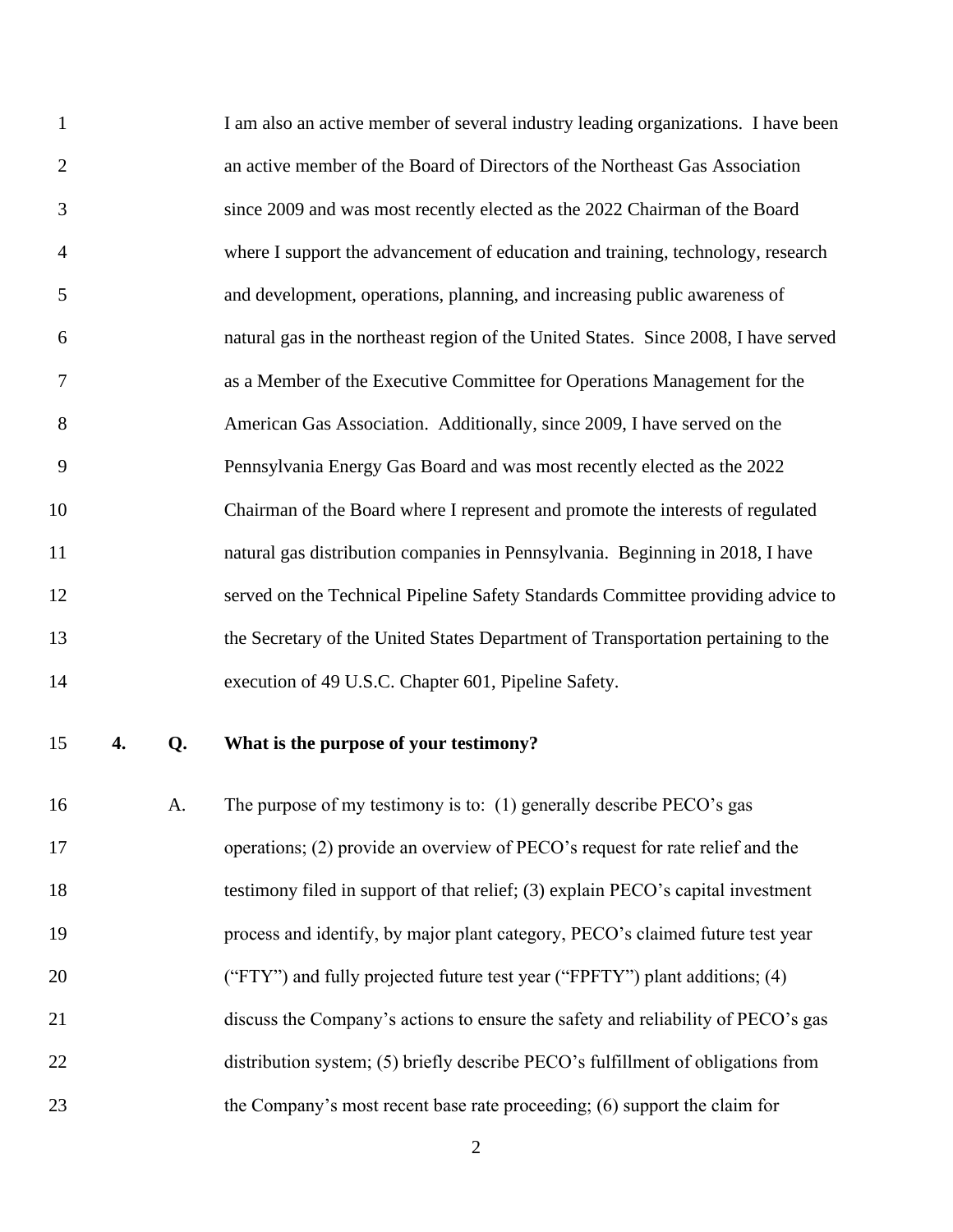<span id="page-4-0"></span>

| $\mathbf{1}$ |    |    | manufactured gas plant ("MGP") remediation expense; and (7) describe various       |
|--------------|----|----|------------------------------------------------------------------------------------|
| $\mathbf{2}$ |    |    | initiatives launched by PECO to enhance customer service, community support        |
| 3            |    |    | and economic development, and protect and preserve the environment and to          |
| 4            |    |    | explain why, pursuant to Section 523 of the Public Utility Code, PECO's superior   |
| 5            |    |    | management performance justifies a higher return on equity ("ROE") as              |
| 6            |    |    | recommended by PECO Witness Paul R. Moul (PECO Statement No. 5).                   |
| $\tau$       |    |    | <b>DESCRIPTION OF GAS OPERATIONS</b><br>П.                                         |
| 8            | 5. | Q. | Please provide an overview of PECO's gas operations.                               |
| 9            |    | A. | PECO provides natural gas service to over 543,000 retail customers and provides    |
| 10           |    |    | transportation service to 676 unique large commercial and industrial customers,    |
| 11           |    |    | who may have multiple accounts. PECO's natural gas service region is located       |
| 12           |    |    | throughout a 1,900 square-mile area in southeastern Pennsylvania adjacent to, but  |
| 13           |    |    | exclusive of, the City of Philadelphia. The Company's gas service territory        |
| 14           |    |    | comprises all or portions of Bucks, Chester, Delaware, Montgomery and              |
| 15           |    |    | Lancaster Counties and includes a total population served of approximately 2.6     |
| 16           |    |    | million people.                                                                    |
| 17           | 6. | Q. | What services does PECO offer its gas customers?                                   |
| 18           |    | A. | PECO makes available both bundled and unbundled natural gas service. Most of       |
| 19           |    |    | our customers have elected a bundled service, whereby PECO procures and            |
| 20           |    |    | delivers gas to their home or place of business. With the advent of transportation |
| 21           |    |    | service in the 1980s and the passage of the Natural Gas Choice and Competition     |
| 22           |    |    | Act in 1999, customers also have the option to procure their own gas supply and    |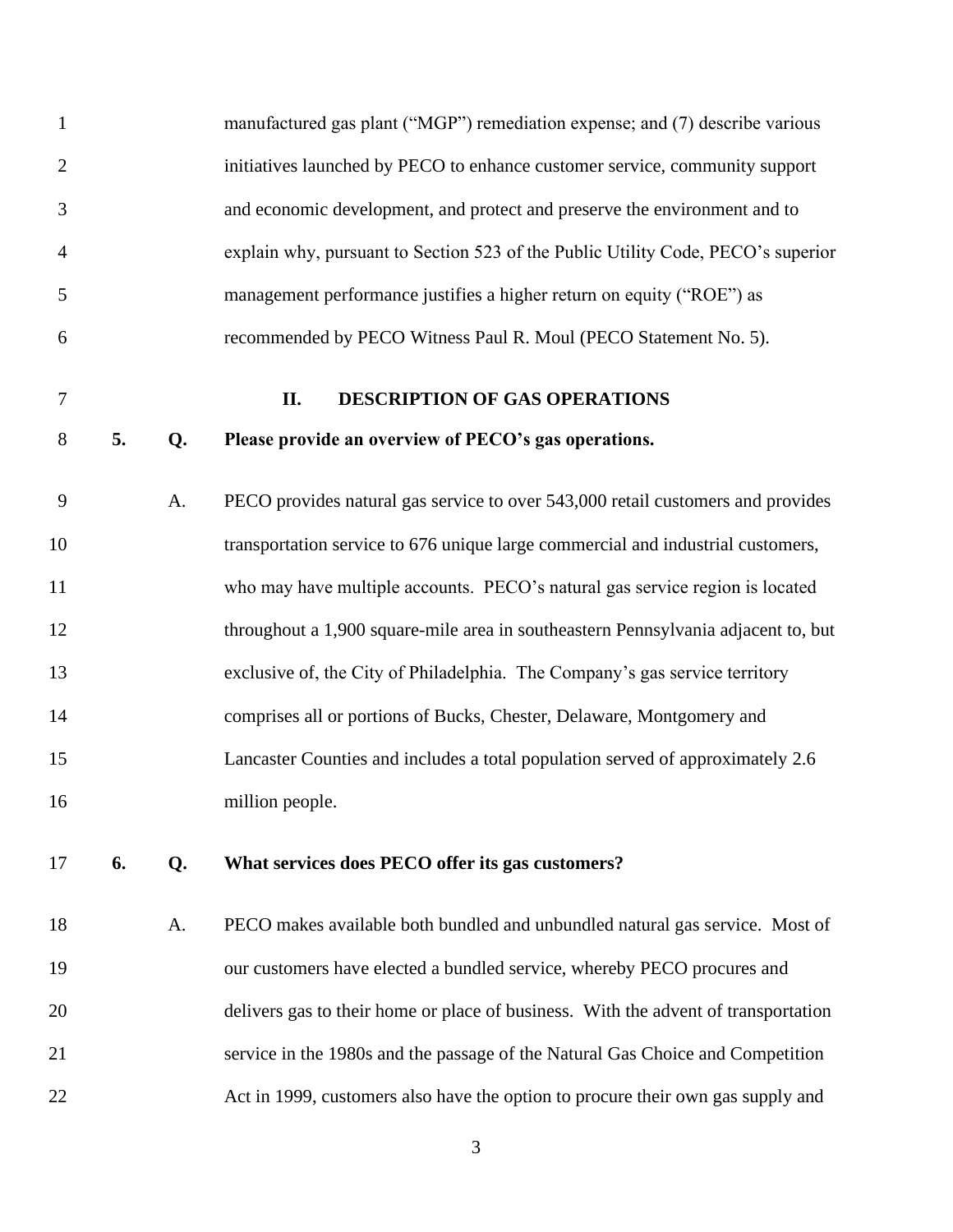| $\mathbf{1}$   |    |    | pay PECO for delivery service only. In addition, and as set forth in our gas tariff, |
|----------------|----|----|--------------------------------------------------------------------------------------|
| $\overline{2}$ |    |    | qualifying customers can avail themselves of a variety of firm, interruptible and    |
| 3              |    |    | temperature-controlled services.                                                     |
| $\overline{4}$ | 7. | Q. | How does PECO's customer base break down by major customer                           |
| 5              |    |    | classification?                                                                      |
| 6              |    | A. | As of December 31, 2021, PECO served approximately 497,800 residential               |
| 7              |    |    | customers; approximately 44,800 small commercial and industrial customers; and       |
| 8              |    |    | 676 unique large commercial and industrial customers. Residential customers          |
| 9              |    |    | account for nearly 46% of total metered volume.                                      |
| 10             | 8. | Q. | What are the major assets and facilities that PECO utilizes to provide gas           |
| 11             |    |    | service to its customers?                                                            |
|                |    |    |                                                                                      |
| 12             |    | A. | The natural gas PECO delivers to its customers is procured through contracts with    |
| 13             |    |    | third-party suppliers. PECO transports and stores gas for its customers on six       |
| 14             |    |    | interstate pipelines. PECO has direct interconnects on its distribution system with  |
| 15             |    |    | three of these interstate pipelines. To supplement that supply on an as-needed       |
| 16             |    |    | basis during peak-demand periods, PECO operates a liquefied natural gas              |
| 17             |    |    | ("LNG") plant in West Conshohocken and a propane-air peaking plant in Chester.       |
| 18             |    |    | In the last seven years, PECO has invested in two new portable vaporizers, three     |
| 19             |    |    | LNG transport trailers, two portable storage tanks, and off-loading facilities built |
| 20             |    |    | to handle LNG transport trailers that are located at the West Conshohocken gas       |
| 21             |    |    | plant, East Greenville Gate Station, and Parkesburg Gate Station. PECO has also      |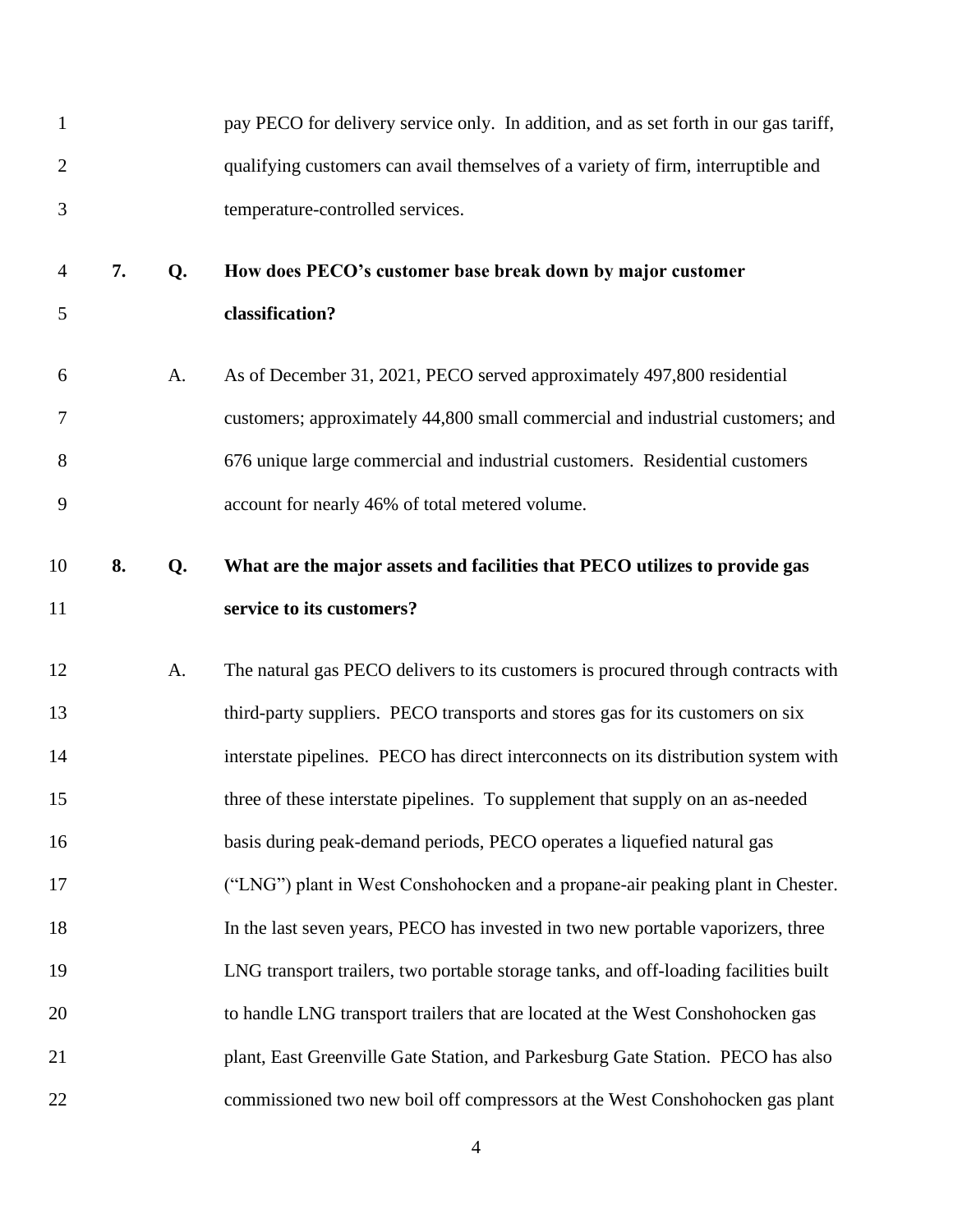which will increase the reliability and efficiency of the boil off system. In anticipation of increased demand, and in order to preserve the reliability of the gas system, PECO has been working on establishing a natural gas reliability station in Marple Township along with the installation of 11.5 miles of new natural gas main and upgrades to the West Conshohocken gas plant. The natural gas reliability station will act as a new conduit to supply the majority of Delaware County with gas from PECO's LNG plant in order to support the growing demand in that area. In addition to its supply and storage facilities, PECO operates approximately 7,000 miles of low-, medium-, high-, and over-high-pressure gas mains, 460,000 gas service lines and 28 gate stations that feed its distribution system. PECO's purchased gas costs are recovered through a separate Section 12 1307(f) rate mechanism, which is reviewed and reconciled annually. Those costs are not part of the increase requested by this filing.

#### **9. Q. How does PECO staff its gas operations?**

 A. At the end of the FPFTY, PECO projects that 391 employees will be engaged full-time on gas operations within the Gas Department. Of that number, 356 will be involved in the physical operation of the gas system, including the design, installation and replacement of mains and other facilities; the operation and maintenance of PECO's LNG plant, propane-air peaking plant and gas gate stations; damage prevention and safety; and regulatory compliance. The Company hosts a Gas Mechanics School to develop a hiring pool for gas operations personnel. Most recently, the Company hosted a Gas Mechanics School in September of 2021 and hired all 20 graduating individuals. Interest in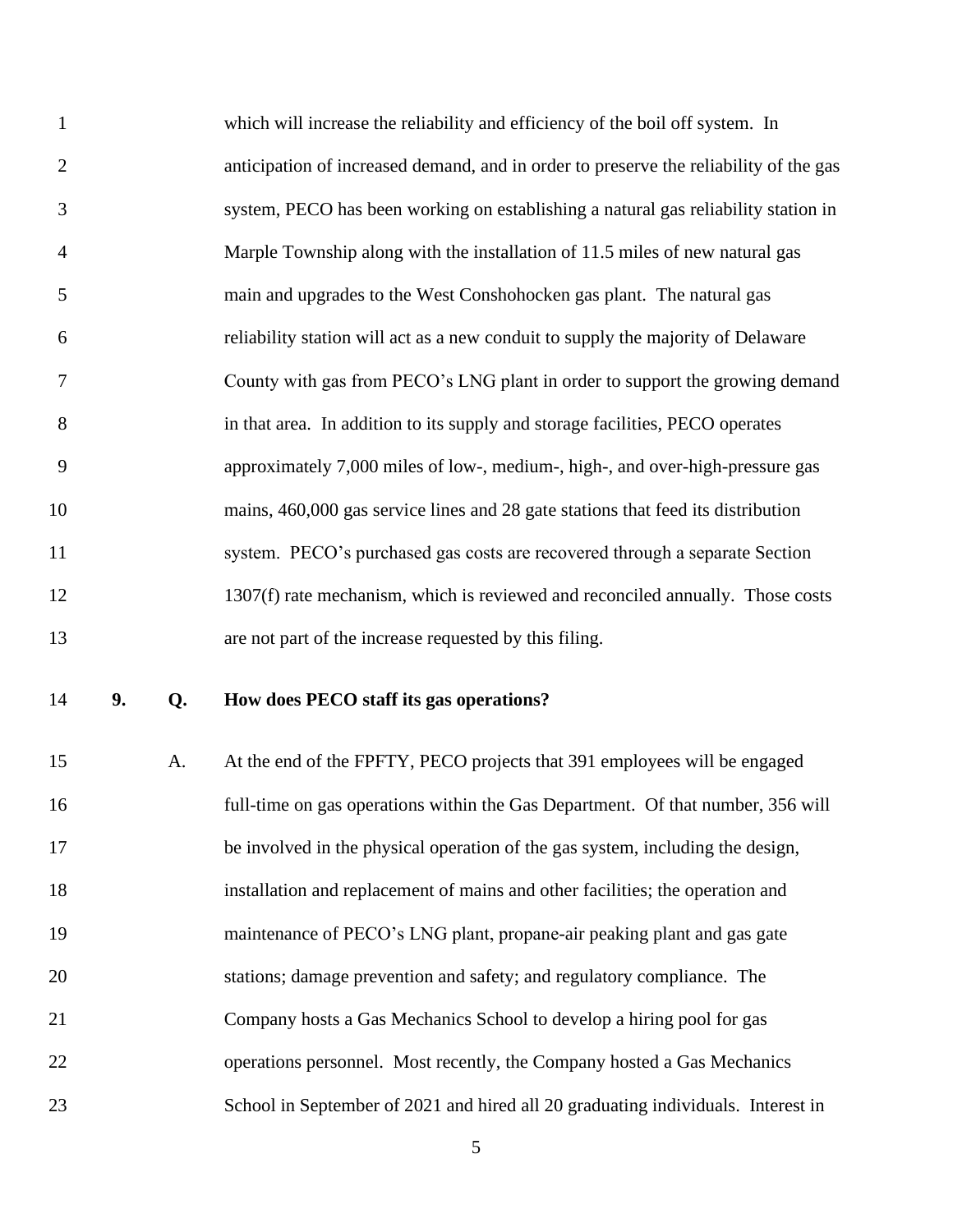<span id="page-7-0"></span>

| $\mathbf{1}$   |           | gas operations positions is high, with the Company receiving 359 applications for |
|----------------|-----------|-----------------------------------------------------------------------------------|
| $\overline{2}$ |           | 20 openings in the Fall of 2021. The Company intends to host additional Gas       |
| 3              |           | Mechanics Schools in May and October of 2022 and plans to again hire 20 new       |
| $\overline{4}$ |           | mechanics from each session. PECO currently has received 641 applications for     |
| 5              |           | the upcoming May 2022 school.                                                     |
| 6              |           | Another thirty-five employees will be engaged on the administrative side of the   |
| 7              |           | business, including contract controls administration; planning and reporting; and |
| 8              |           | the representation of PECO in proceedings before the Pennsylvania Public Utility  |
| 9              |           | Commission ("PUC" or "Commission") and the Federal Energy Regulatory              |
| 10             |           | Commission ("FERC").                                                              |
| 11             |           | Other departments within PECO that support the gas business include Legal,        |
| 12             |           | Regulatory and External Affairs, Distribution System Operations, Technical        |
| 13             |           | Services and Customer Operations, to name a few examples, and will contribute     |
| 14             |           | an estimated 309 employees for the benefit of the gas business. In addition, and  |
| 15             |           | as discussed in greater detail by Mr. Robert J. Stefani (PECO Statement No. 2),   |
| 16             |           | PECO takes advantage of various support services (e.g., finance and accounting,   |
| 17             |           | supply, legal, corporate governance, and information technology) offered by the   |
| 18             |           | Exelon Business Services Company ("EBSC").                                        |
| 19             |           | <b>OVERVIEW OF RATE FILING</b><br>III.                                            |
| 20             | 10.<br>Q. | Please summarize the relief that PECO is requesting through this rate filing.     |
| 21             | A.        | PECO is seeking an increase in its annual gas operating revenues of \$82.1        |
| 22             |           | million, or 8.8% on a total retail revenue basis. We have proposed an effective   |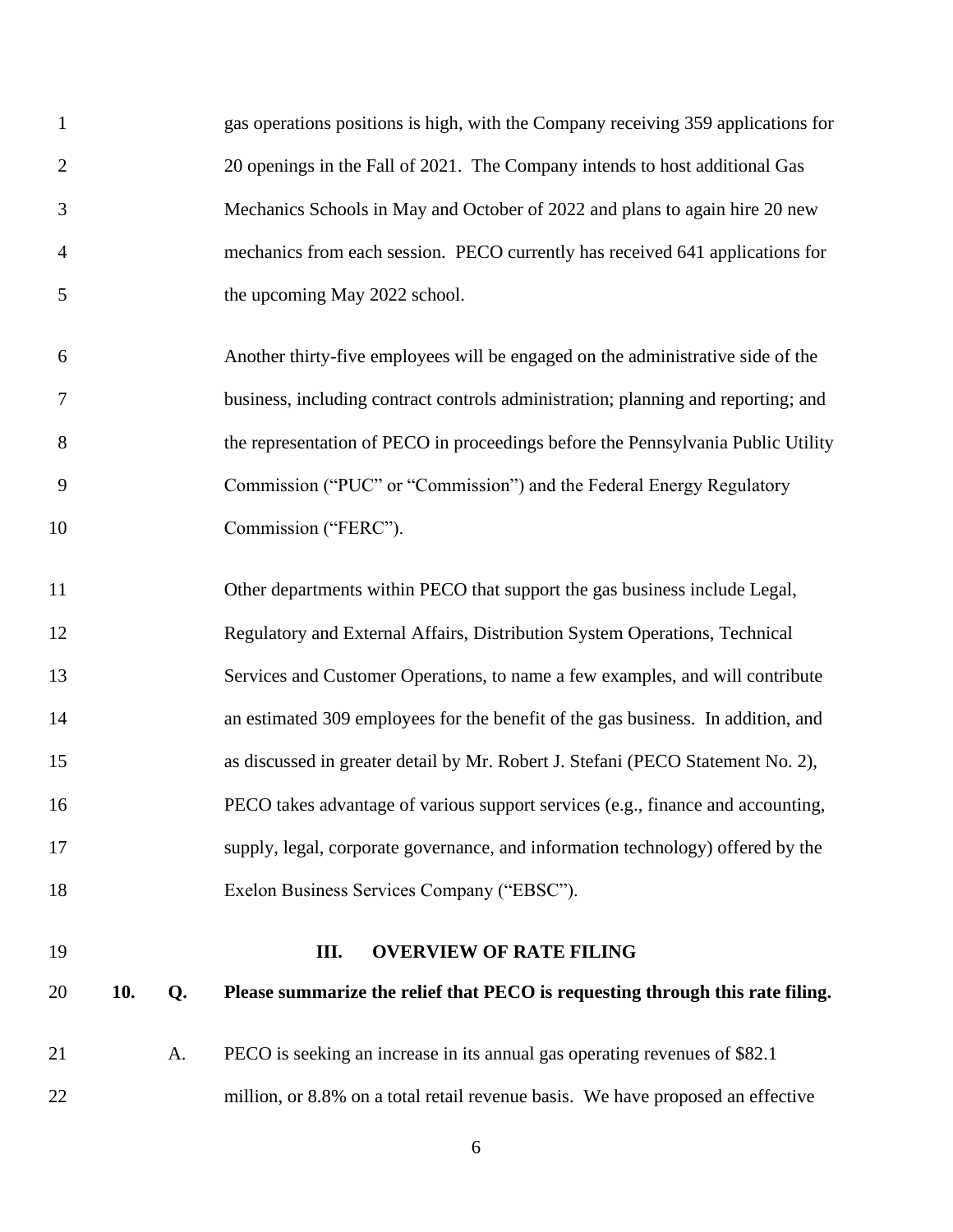date of May 30, 2022, but recognize that our filing will likely be suspended and investigated.

|  | Why is PECO requesting a rate increase at this time? |
|--|------------------------------------------------------|
|  |                                                      |

 A. As further discussed by Mr. Stefani and Mr. Michael J. Trzaska (PECO Statement No. 3), the Company's base rates are no longer sufficient to provide a reasonable return on our ongoing investment in the facilities required to provide our customers the safe and reliable service they have come to expect. In short, we continue to invest in new and replacement plant and our costs continue to rise, without sufficient revenue to support necessary investments and customer services.

# **12. Q. What steps has PECO taken to constrain increases in the cost of providing gas service?**

 A. As discussed by Mr. Stefani, since the Company's last gas base rate case, PECO 14 has carefully managed its operation and maintenance ("O&M") expenses. PECO 15 projects that the compound annual growth rate ("CAGR") in O&M expense from 2021 through the end of the FPFTY will be 2.8%. This continues PECO's long-17 term favorable CAGR and is well below recent inflationary trends. When the Company's projected December 2010 to December 2023 CAGR is adjusted for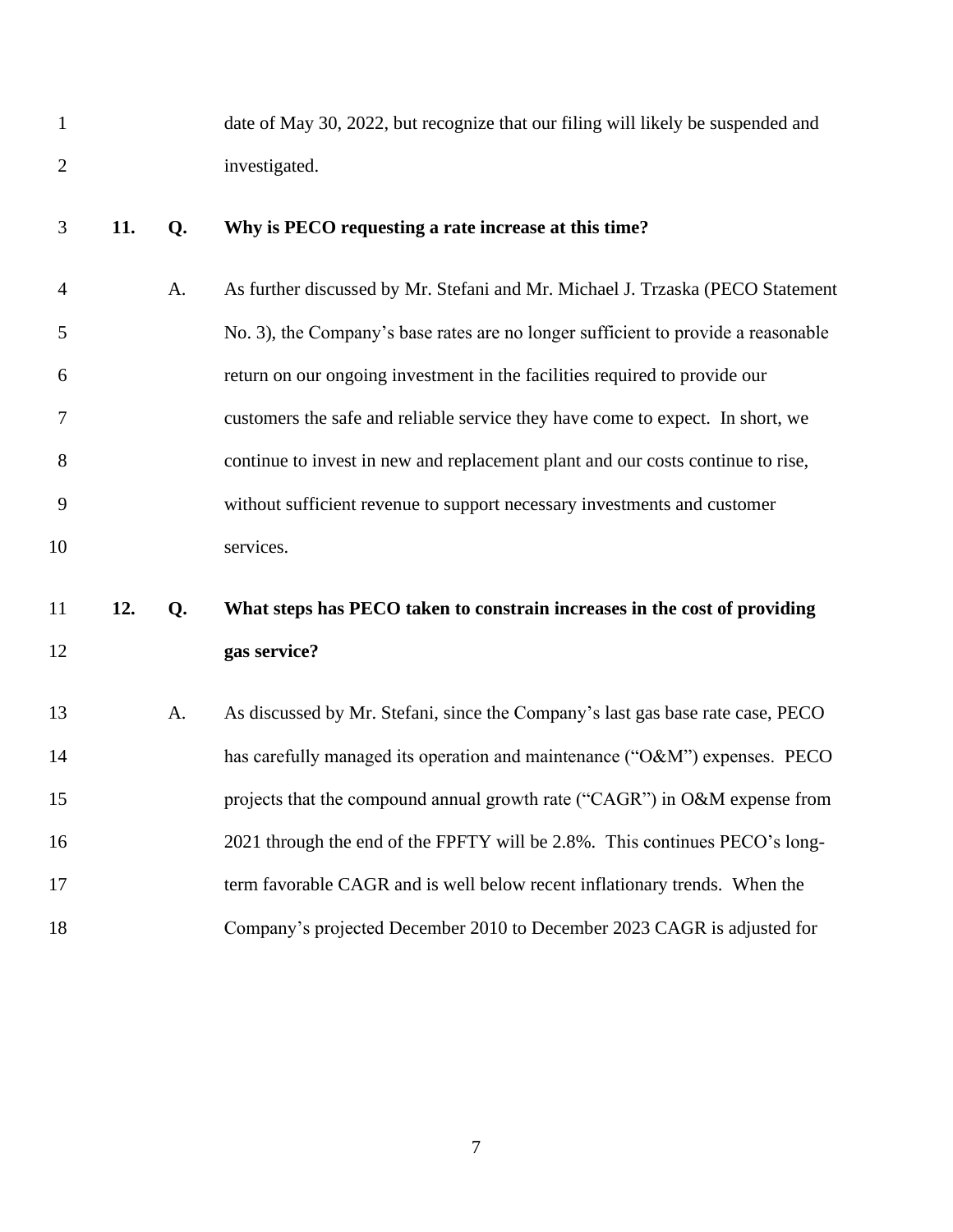| $\mathbf{1}$   | increases in gas mapping <sup>1</sup> and locate expenses <sup>2</sup> , which are prudently incurred but |
|----------------|-----------------------------------------------------------------------------------------------------------|
| $\overline{2}$ | largely beyond the Company's control, the projected CAGR in O&M expense                                   |
| 3              | decreases further to 1.7%. That rate is well below the expected inflation CAGR                            |
| $\overline{4}$ | for the same period.                                                                                      |
| 5              | Gas Operations continues to implement several other initiatives that contribute to                        |
| 6              | the reduction of operating costs and increase the safety of the distribution system.                      |
| 7              | For example, the Company's accelerated replacement programs outlined in                                   |
| 8              | PECO's Gas Long Term Infrastructure Improvement Plan ("LTIIP") retire aging                               |
| 9              | gas mains and services, reduce the incoming leak volume (i.e., the number of new                          |
| 10             | confirmed leaks) and enable crews to implement more capital replacement and                               |
| 11             | new customer projects. In addition, as I discuss later in my testimony, PECO is in                        |
| 12             | the process of implementing an expanded Pipeline Safety Management System                                 |
| 13             | ("PSMS").                                                                                                 |
| 14             | PECO also leverages new and existing technologies to minimize disruption to                               |
| 15             | local roads and properties and thereby reduce restoration cost and the time                               |
| 16             | required to restore roads to full service. Examples of such efforts include:                              |
| 17             | directional drilling equipment to eliminate the need to open trenches and to                              |
| 18             | increase overall productivity; camera equipment to investigate pipeline interiors                         |
| 19             | and pinpoint corrective maintenance, reducing both the number of street openings                          |

<sup>&</sup>lt;sup>1</sup> Gas mapping expenses are incurred in support of the Company's gas mapping project which began in 2017 as part of the settlement agreed to in Docket No. C-2015-2479970. The project involves implementing mapping system enhancements that will allow PECO to map and locate its facilities with sub-foot accuracy.

<sup>&</sup>lt;sup>2</sup> Locate expenses are incurred in response to PA One Call requests to locate and mark PECO's underground facilities. The volume of locate tickets has increased approximately 80% from 2010 to 2021, including a 10% increase from 2019 to 2021.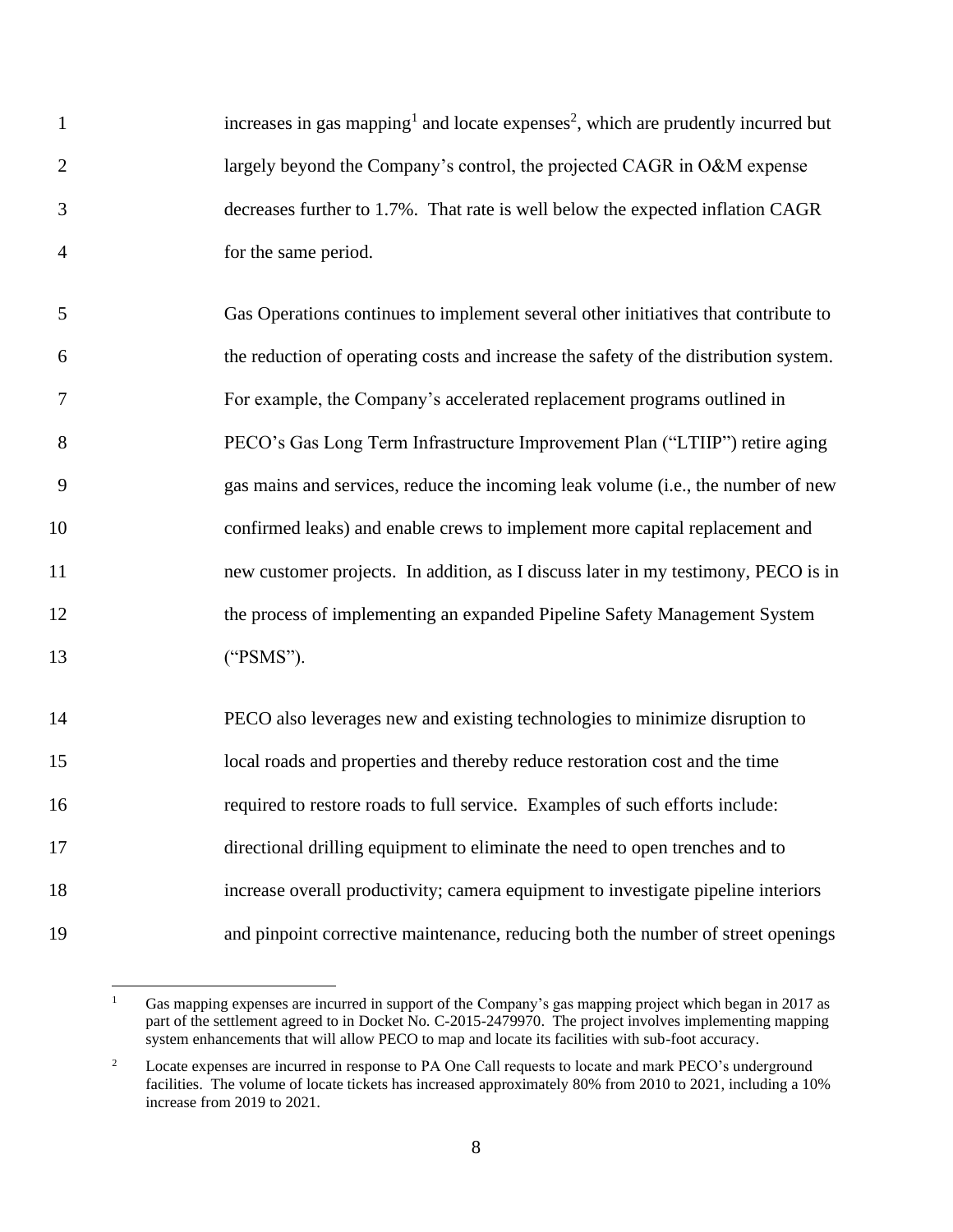| $\mathbf{1}$   |     |    | required and cost of restoration; the utilization of a bolt-on tee removal tool which |
|----------------|-----|----|---------------------------------------------------------------------------------------|
| $\overline{2}$ |     |    | eliminates the need to replace whole sections of main when a potentially              |
| 3              |     |    | hazardous bolt-on service tee is identified; and facility locating equipment like     |
| $\overline{4}$ |     |    | vacuum excavation to further assist in pinpointing our facilities and reducing the    |
| 5              |     |    | potential for damage while excavating.                                                |
| 6              | 13. | Q. | Please identify the other witnesses providing direct testimony on behalf of           |
| 7              |     |    | PECO in this proceeding.                                                              |
| 8              |     | A. | In addition to myself, the following witnesses will be responsible for presenting     |
| 9              |     |    | PECO's case-in-chief:                                                                 |
| 10             |     |    | Robert J. Stefani (PECO Statement No. 2) is Senior Vice President, Chief              |
| 11             |     |    | Financial Officer and Treasurer at PECO. Mr. Stefani provides an overview of          |
| 12             |     |    | PECO's principal accounting exhibits; discusses PECO's budgeting process;             |
| 13             |     |    | explains and supports PECO's gas sales forecast; and describes the services that      |
| 14             |     |    | PECO receives from affiliated entities and the estimated cost of those services       |
| 15             |     |    | during the FTY and FPFTY.                                                             |
| 16             |     |    | Michael J. Trzaska (PECO Statement No. 3) is a Principal Regulatory and Rates         |
| 17             |     |    | Specialist at PECO. Mr. Trzaska sponsors PECO Exhibits MJT-1, MJT-2 and               |
| 18             |     |    | MJT-3, which set forth PECO's revenue requirement for the FPFTY ending                |
| 19             |     |    | December 31, 2023, FTY ending December 31, 2022, and historic test year               |
| 20             |     |    | ("HTY") ended December 31, 2021, respectively. He specifically supports               |
| 21             |     |    | PECO's measures of value, revenue, operating expense and tax claims.                  |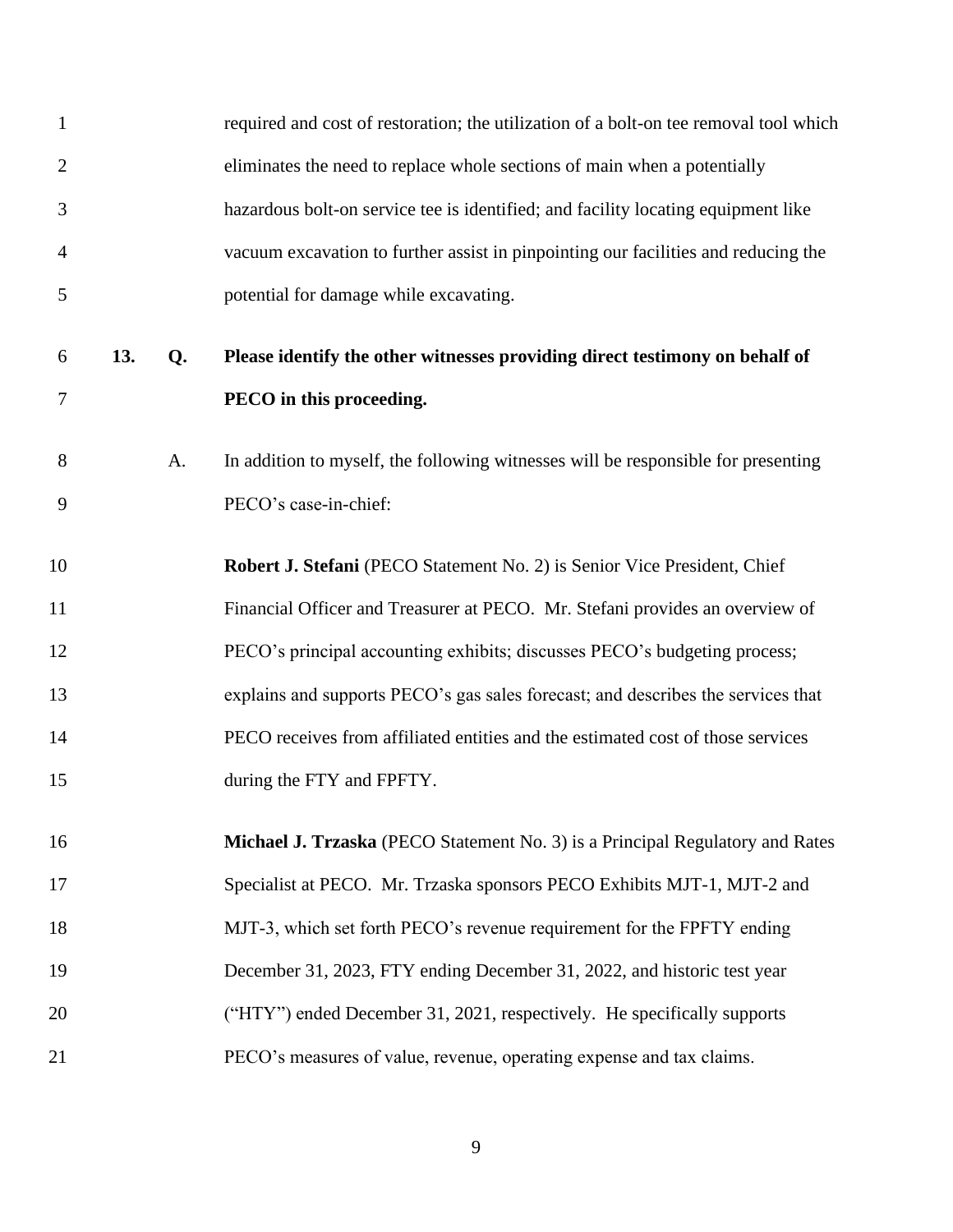| $\mathbf{1}$   | <b>Caroline Fulginiti</b> (PECO Statement No. 4) is the Director of Accounting at    |
|----------------|--------------------------------------------------------------------------------------|
| $\overline{2}$ | PECO. Ms. Fulginiti describes PECO's accounting processes; supports the              |
| 3              | assignment and allocation of common costs between PECO's electric and gas            |
| $\overline{4}$ | operations; and explains the development of the depreciated original cost of the     |
| 5              | Company's utility plant in service and its claim for annual depreciation expense.    |
| 6              | <b>Paul R. Moul</b> (PECO Statement No. 5) is the Managing Consultant of P. Moul &   |
| 7              | Associates, Inc. Mr. Moul presents testimony concerning the rate of return that      |
| 8              | PECO should be afforded an opportunity to earn on its measures of value. He          |
| 9              | supports PECO's claimed capital structure ratios, its embedded costs of debt, and    |
| 10             | its requested equity allowance.                                                      |
|                |                                                                                      |
| 11             | <b>Jiang Ding</b> (PECO Statement No. 6) is a Principal Regulatory and Rates         |
| 12             | Specialist at PECO. Ms. Ding presents an unbundled, fully allocated, customer        |
| 13             | class cost-of-service study ("COSS").                                                |
| 14             | Joseph A. Bisti (PECO Statement No. 7) is a Principal Regulatory and Rates           |
| 15             | Specialist at PECO. Mr. Bisti presents PECO's proposed tariff rates and explains     |
| 16             | how the results of Ms. Ding's COSS, as well as the consideration of other factors,   |
| 17             | were utilized in the rate design process.                                            |
| 18             | <b>Benjamin S. Yin</b> (PECO Statement No. 8) is the Director of Regulatory Strategy |
| 19             | and Revenue Policy at PECO. Mr. Yin discusses proposed changes and                   |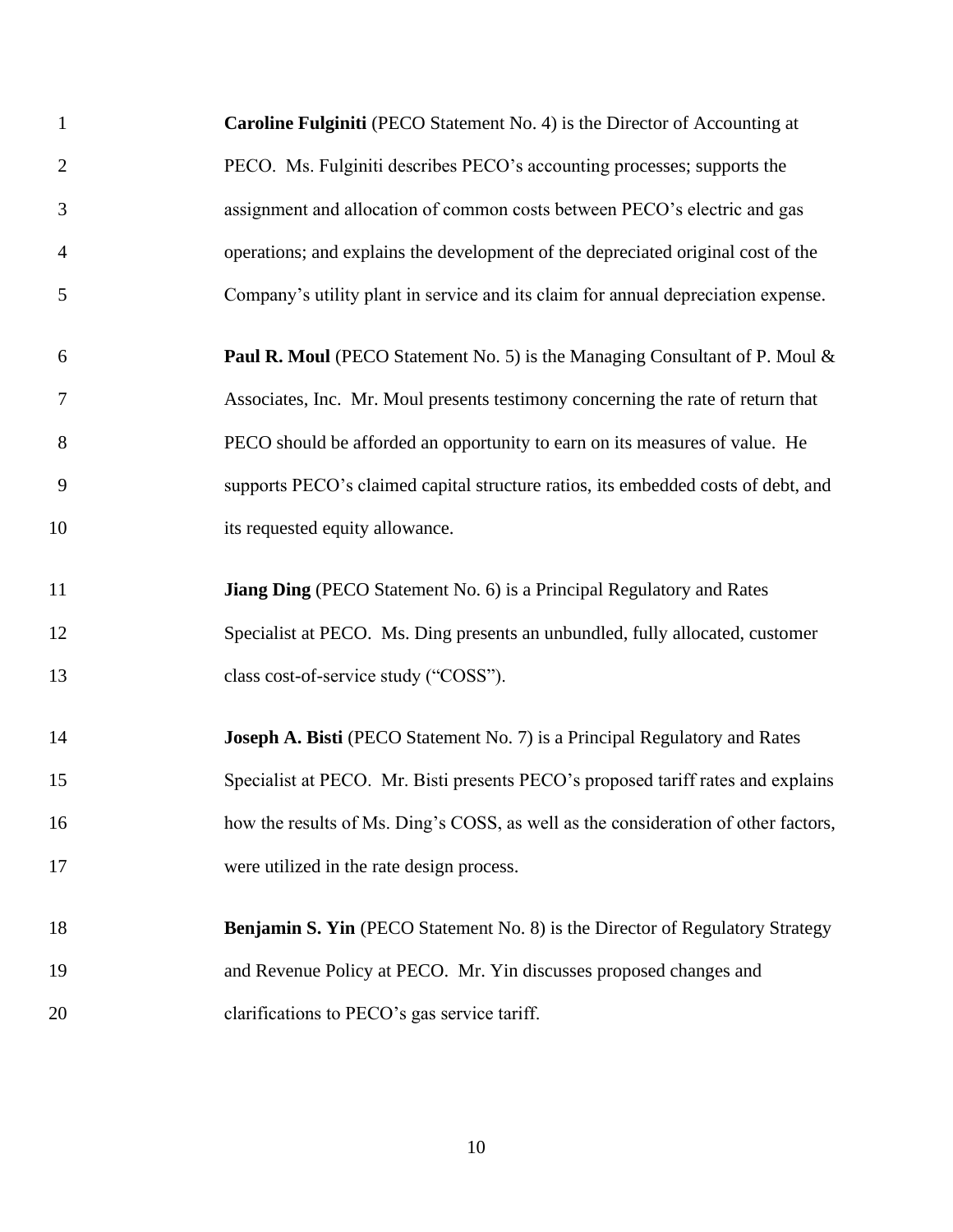<span id="page-12-0"></span>

| $\mathbf{1}$   |     |    | <b>Doreen L. Masalta</b> (PECO Statement No. 9) is the Director of Energy and      |
|----------------|-----|----|------------------------------------------------------------------------------------|
| $\overline{2}$ |     |    | Marketing Services at PECO. Ms. Masalta describes the Company's proposed           |
| 3              |     |    | enhancements to its residential and low-income gas energy efficiency programs.     |
| $\overline{4}$ |     |    | Kelly Colarelli (PECO Statement No. 10) is the Director of Customer Financial      |
| 5              |     |    | Operations at PECO. Ms. Colarelli discusses PECO's expanded outreach and           |
| 6              |     |    | education plans to better serve and reach our low-to-moderate-income customers,    |
| 7              |     |    | a proposal to increase the budget for PECO's gas Low-Income Usage Reduction        |
| 8              |     |    | Program ("LIURP"), a proposed extension of PECO's existing small commercial        |
| 9              |     |    | gas customer grant program, and a new Gas Customer Safety Program.                 |
| 10             |     |    | PECO'S CAPITAL INVESTMENT PROCESS<br>IV.                                           |
|                |     |    |                                                                                    |
| 11             | 14. | Q. | How does PECO determine its annual capital investment requirements?                |
| 12             |     | A. | PECO's capital investment plan begins with a detailed budgeting and long-range     |
| 13             |     |    | plan ("LRP") development process. A key goal of that process is to integrate and   |
| 14             |     |    | align capital investments with PECO's strategic operational, regulatory and        |
| 15             |     |    | financial plans. The mix of capital investment needs can change from year to       |
| 16             |     |    | year and is the product of a variety of factors, including trends in the housing   |
| 17             |     |    | market, emergent operational constraints, local municipality workloads and, most   |
| 18             |     |    | importantly, the condition of existing facilities. Annual capital investment       |
| 19             |     |    | requirements are evaluated on a functional level and are primarily placed into one |
| 20             |     |    | of four categories: system performance, capacity improvement, facility relocation, |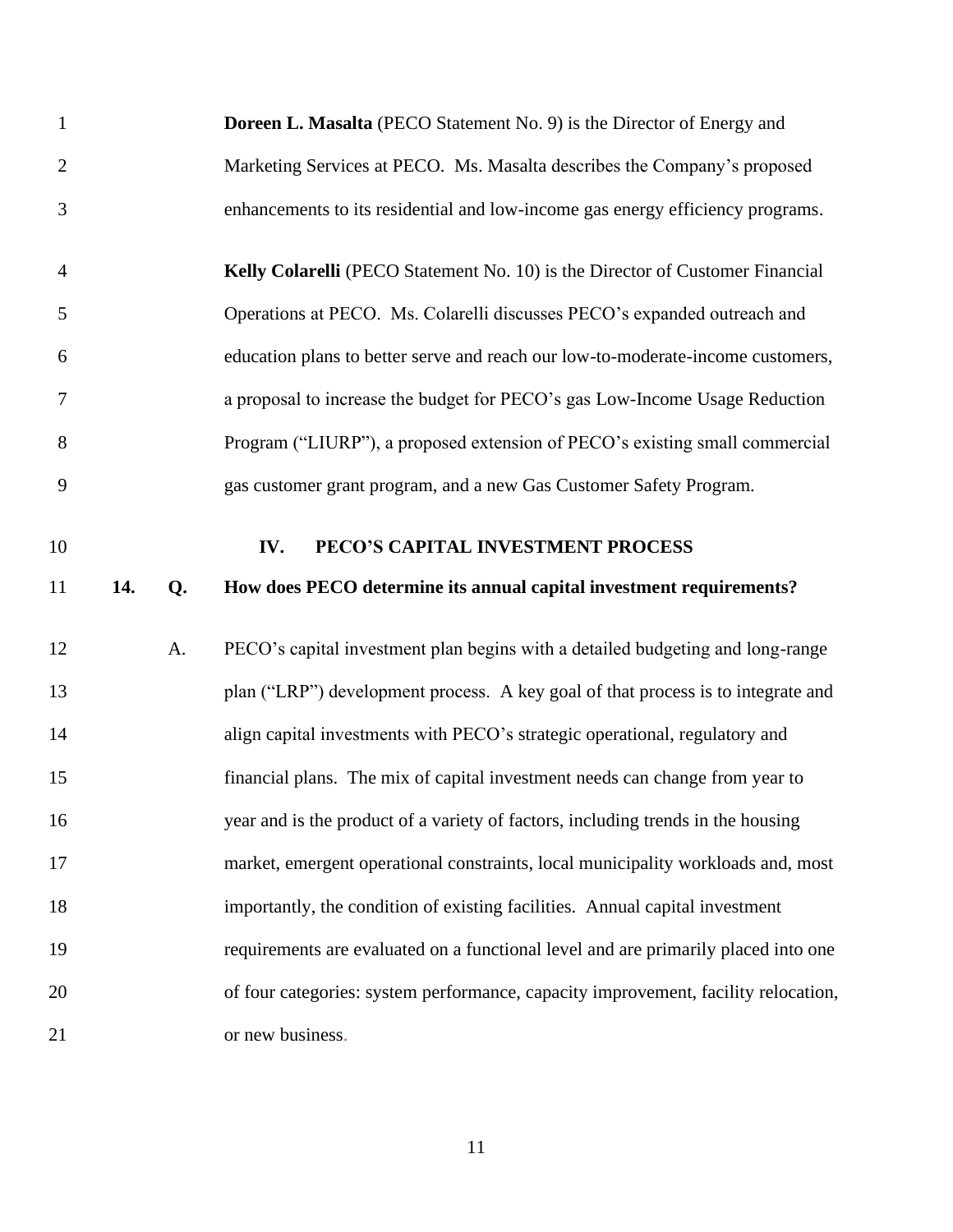**System performance projects** are evaluated based upon factors specific to the appropriate replacement program and then prioritized for replacement in a given year. These projects target aging infrastructure based on field observations and a review of program-specific performance metrics. Projects are ranked within their respective programs based on certain criteria including but not limited to: age of main, repaired leaks/breaks, main pressures, active leaks, customer complaints, cost to replace versus cost to repair, condition of main, and environmental factors.

 **Capacity improvement projects** prevent system pressure from dropping below design standards and relieve capacity constrained areas which prevent the addition 10 of new customers.

 **Facility relocation projects** move gas facilities away from conflicting township 12 and state road improvements.

 Finally, **new business projects** support residential and commercial customer requests for new gas service, an upgrade of existing service and the relocation of gas facilities.

 Projects requiring a capital investment of over \$1.5 million ("Major Projects") are subject to an additional, rigorous review committee process which includes senior management control of project scope and contract strategy. The primary goals of 19 the process are to ensure that: (1) the technical merits of each Major Project are 20 balanced with the economic benefits and goals of the Company; (2) Major Projects are properly researched, developed, planned, reviewed, and authorized by senior management before significant resources are committed or expended; and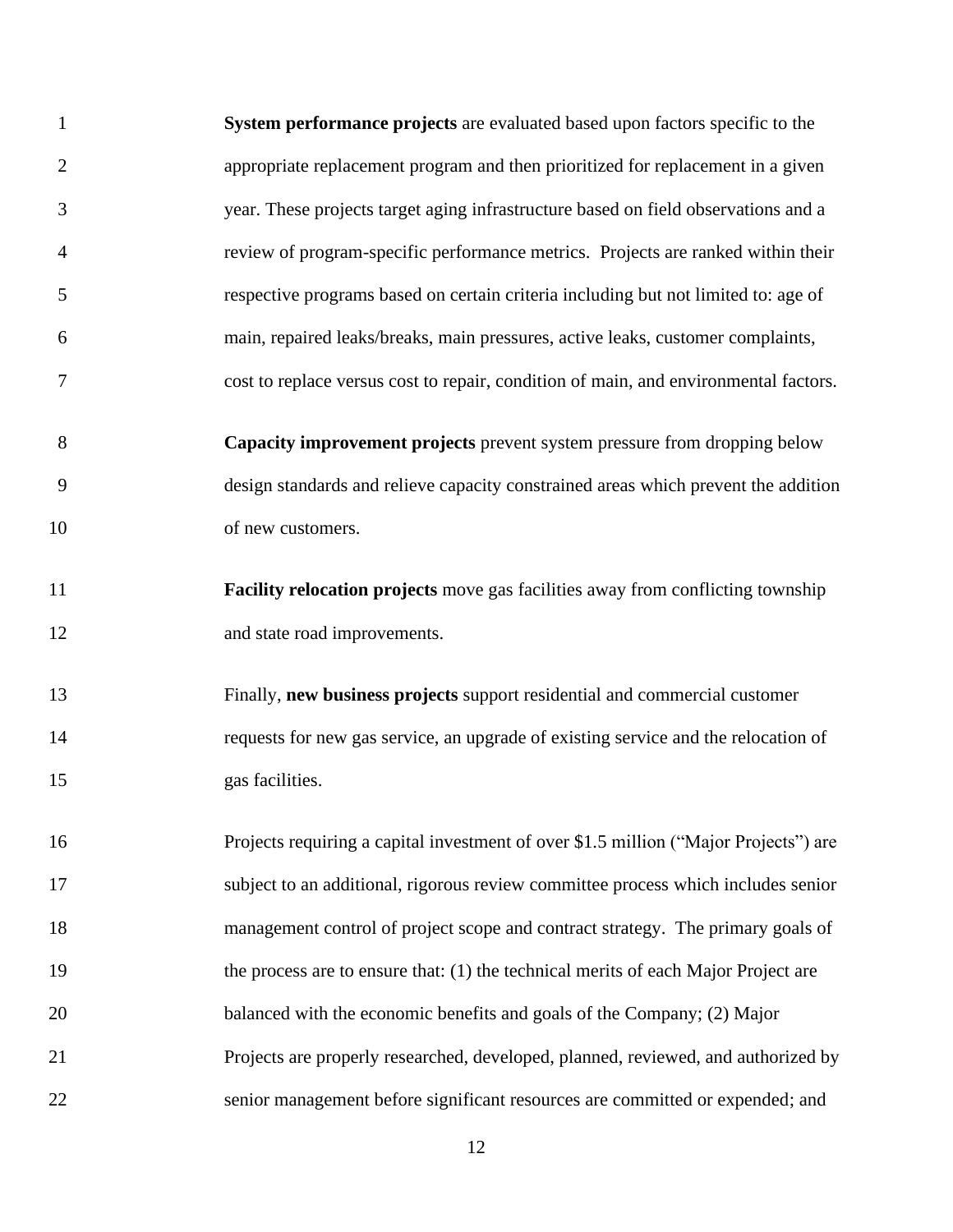| $\mathbf{1}$   |     |    | (3) decision points for consideration and approval of any additional funds are       |
|----------------|-----|----|--------------------------------------------------------------------------------------|
| $\overline{2}$ |     |    | established as the details of Major Projects evolve.                                 |
| 3              |     |    | All of these capital investment processes work together to ensure that PECO's        |
| $\overline{4}$ |     |    | investments fully support safety, reliability and customer service goals as well as  |
| 5              |     |    | achieve an optimal operational efficiency.                                           |
| 6              |     |    | PECO's FTY and FPFTY plant additions are itemized by functional area and by          |
| 7              |     |    | FERC account in PECO Statement No. 3, the direct testimony of Michael J.             |
| 8              |     |    | Trzaska, Exhibit MJT-2, Schedule C-2, and MJT-1, Schedule C-2, for the FTY           |
| 9              |     |    | and FPFTY, respectively.                                                             |
|                |     |    |                                                                                      |
| 10             | 15. | Q. | Has PECO invested capital in accordance with the 2021 budget presented in            |
| 11             |     |    | PECO's last gas base rate proceeding (Docket No. R-2020-3018929)?                    |
| 12             |     | A. | The Company spent \$37.1 million over the 2021 budget, on a calendarized basis,      |
| 13             |     |    | that was presented in 2020 gas base rate proceeding. Some of these expenditures      |
| 14             |     |    | are not yet reflected in plant additions due to permitting delays. The Company       |
| 15             |     |    | continues to work to place these assets in service for the benefit of its customers. |
| 16             | 16. | Q. | In your opinion, is all of the plant that PECO has included in its rate base         |
| 17             |     |    | claim needed in order to provide safe and reliable gas service?                      |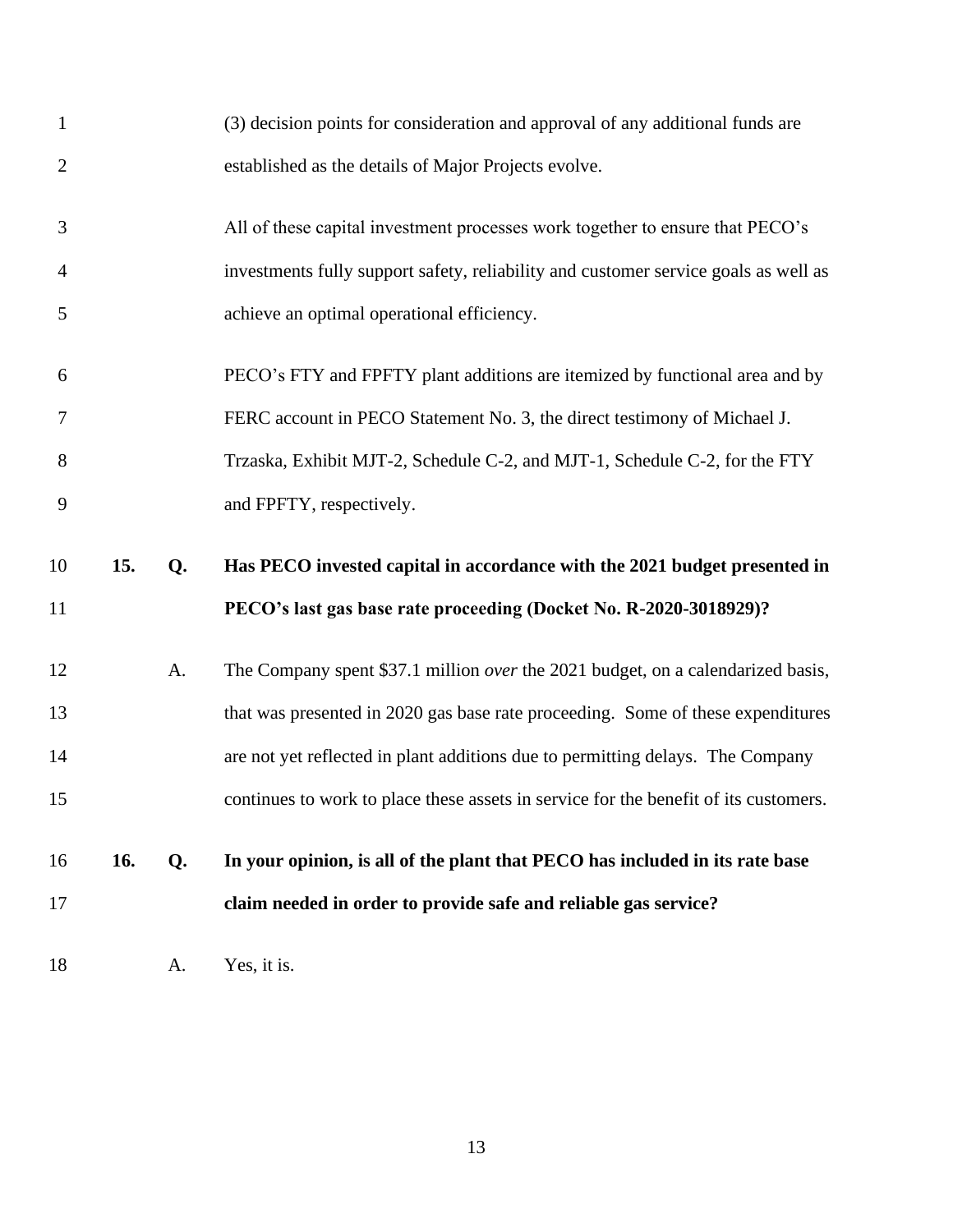<span id="page-15-0"></span>

| $\mathbf{1}$   |     |    | SYSTEM SAFETY AND RELIABILITY<br>V.                                                 |
|----------------|-----|----|-------------------------------------------------------------------------------------|
| $\overline{2}$ | 17. | Q. | How does PECO ensure the safety and reliability of its gas distribution             |
| 3              |     |    | system?                                                                             |
| 4              |     | A. | PECO manages its natural gas distribution system in a safe and responsible          |
| 5              |     |    | manner to ensure pipeline reliability while meeting or exceeding all requirements   |
| 6              |     |    | of the federal pipeline safety regulations (49 C.F.R. Part 192) and the applicable  |
| 7              |     |    | provisions of the Pennsylvania Code (Title 52, Chapter 59). The Company is          |
| 8              |     |    | currently in the process of implementing a PSMS per the recommendation of the       |
| 9              |     |    | American Gas Association and in accordance with American Petroleum Institute        |
| 10             |     |    | Recommended Practice 1173. PECO's PSMS is built around a coalition                  |
| 11             |     |    | of 10 essential elements directly tied to safe operating principles: (1) Leadership |
| 12             |     |    | and Management Commitment, (2) Stakeholder Engagement, (3) Risk                     |
| 13             |     |    | Management, (4) Operational Controls, (5) Incident Investigation and Lessons        |
| 14             |     |    | Learned, (6) Safety Assurance, (7) Management Review and Continuous                 |
| 15             |     |    | Improvement, (8) Emergency Preparedness and Response, (9) Competence,               |
| 16             |     |    | Awareness, and Training, and (10) Documentation and Record Keeping.                 |
| 17             |     |    | As part of the Operational Controls element of the PSMS, PECO ensures the           |
| 18             |     |    | safety and reliability of its gas distribution system via established industry      |
| 19             |     |    | standard preventative maintenance tasks. Such actions are designed to identify      |
| 20             |     |    | when an asset is not operating as intended and either needs corrective              |
| 21             |     |    | maintenance or replacement. Although many of these tasks are required per 49        |
| 22             |     |    | C.F.R. Part 192, PECO regularly exceeds minimum requirements to better              |
| 23             |     |    | identify emerging issues, minimize impacts to customers, and provide sufficient     |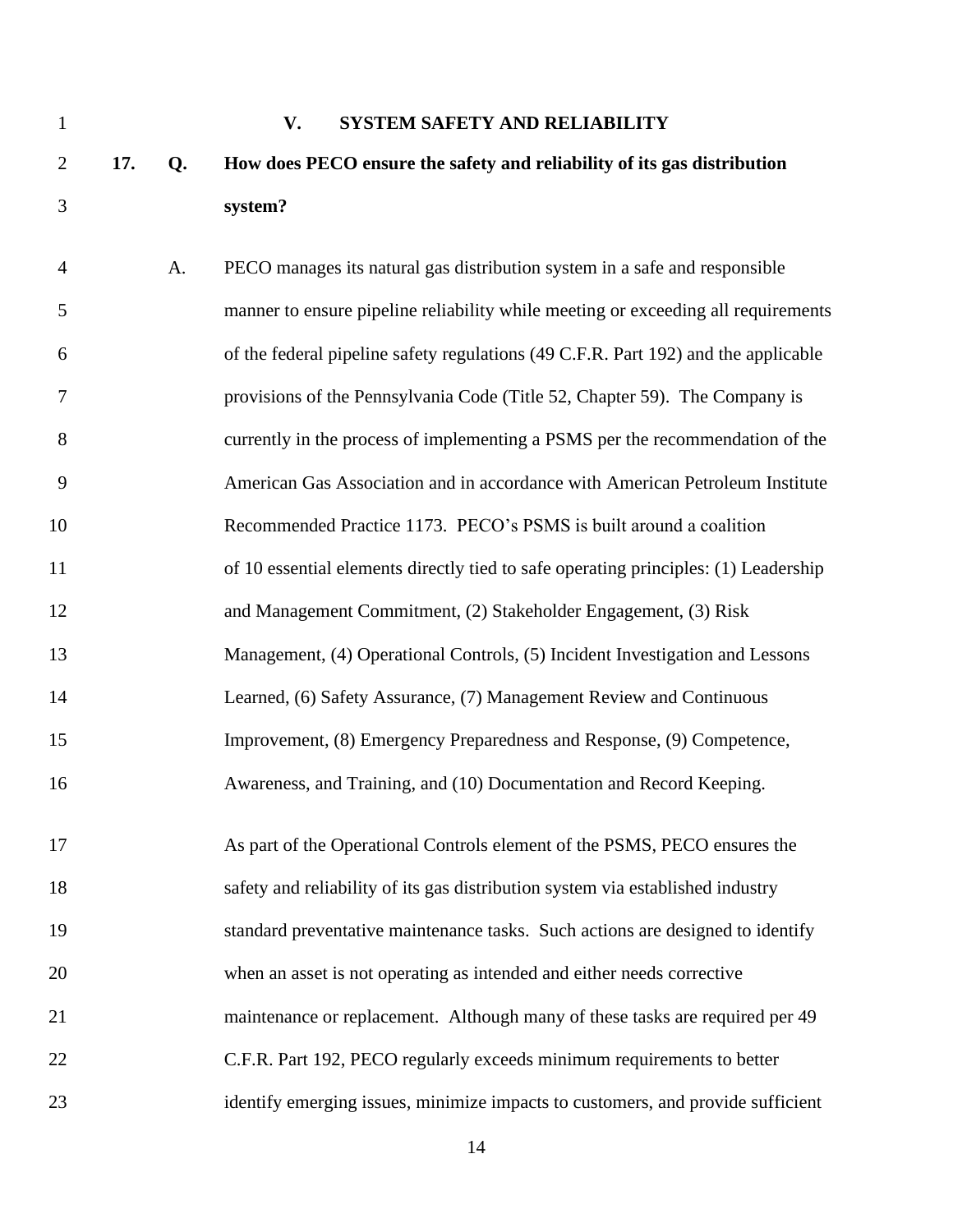lead time to address an emerging issue before it becomes detrimental to safety. For example, PECO's mobile leak survey interval of once per calendar year related to outmoded mains exceeds the code-required interval of once every three years. Additionally, PECO performs leak surveys for all distribution main operating above 99 pounds per square inch gauge of pressure six times per calendar year instead of the code-required frequency of once every five years. PECO also exceeds code requirements in execution of transmission leak surveys, which are performed 6 times per year compared to the code-required once per calendar year. These preventative maintenance tasks help ensure that PECO's gas system continues to operate safely and reliably. If and when emergent situations are uncovered, PECO is able to provide a rapid response to address the situation. When a permanent solution is not immediately available, corrective maintenance tasks make the situation safe and allow for the proper time to plan and implement a permanent solution.

 As part of the Risk Management element of the PSMS, the Company regularly reviews and assesses many factors affecting its distribution system to identify risk and determine the best mitigation strategy. This includes implementation of the Company's Distribution Integrity Management Program ("DIMP"), which provides a rigorous framework for analyzing, ranking and mitigating threats to PECO's entire distribution system. Data obtained via preventative and corrective 22 maintenance tasks is incorporated into the DIMP, allowing PECO to assess which asset categories are in need of threat mitigation. PECO analyzes data throughout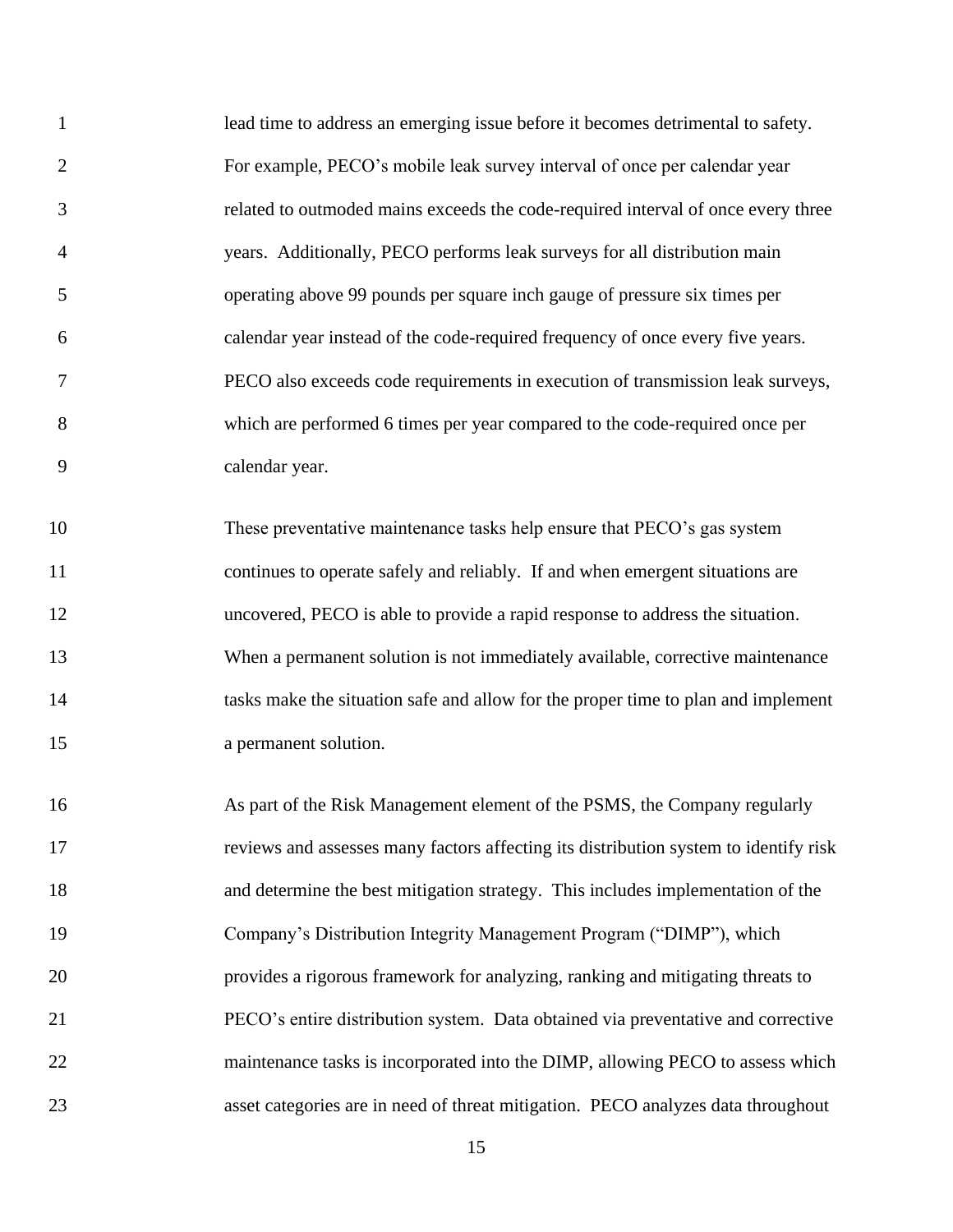| the year for emerging threats and incorporates the analysis results and            |
|------------------------------------------------------------------------------------|
| corresponding increased mitigative actions, if required, into the next revision of |
| the DIMP.                                                                          |

# **18. Q. Can you describe the various programs associated with PECO's long term threat management?**

- A. PECO has long term threat mitigation programs associated with gas services and gas mains. PECO has approximately 465,397 total gas services on its system and, as of the end of 2021, 5,442 of those services are composed of bare steel. PECO has committed to replacing all bare steel services with either plastic or coated steel by the end of 2022 and is currently on track to meet that commitment.
- Out of PECO's 6,967.5 miles of gas main on its system as of the end of 2021, 218.9 are composed of bare steel and 522.9 are composed of cast, ductile or wrought iron. Of those mains composed of bare steel, PECO has committed to replacing all mains that are 8" in diameter or less by the end of 2030 while replacing all bare steel mains greater than 8" in diameter and all cast, ductile and wrought iron mains by the end of 2035. PECO leverages a compilation of main replacement programs in order to achieve these commitments.
- PECO's main replacement programs are categorized as either baseline or accelerated programs. PECO's baseline main replacement programs account for approximately 15 miles of main replacement each year. These programs are driven by field observations obtained during routine preventative maintenance as well as from feedback from corrective maintenance of specific assets.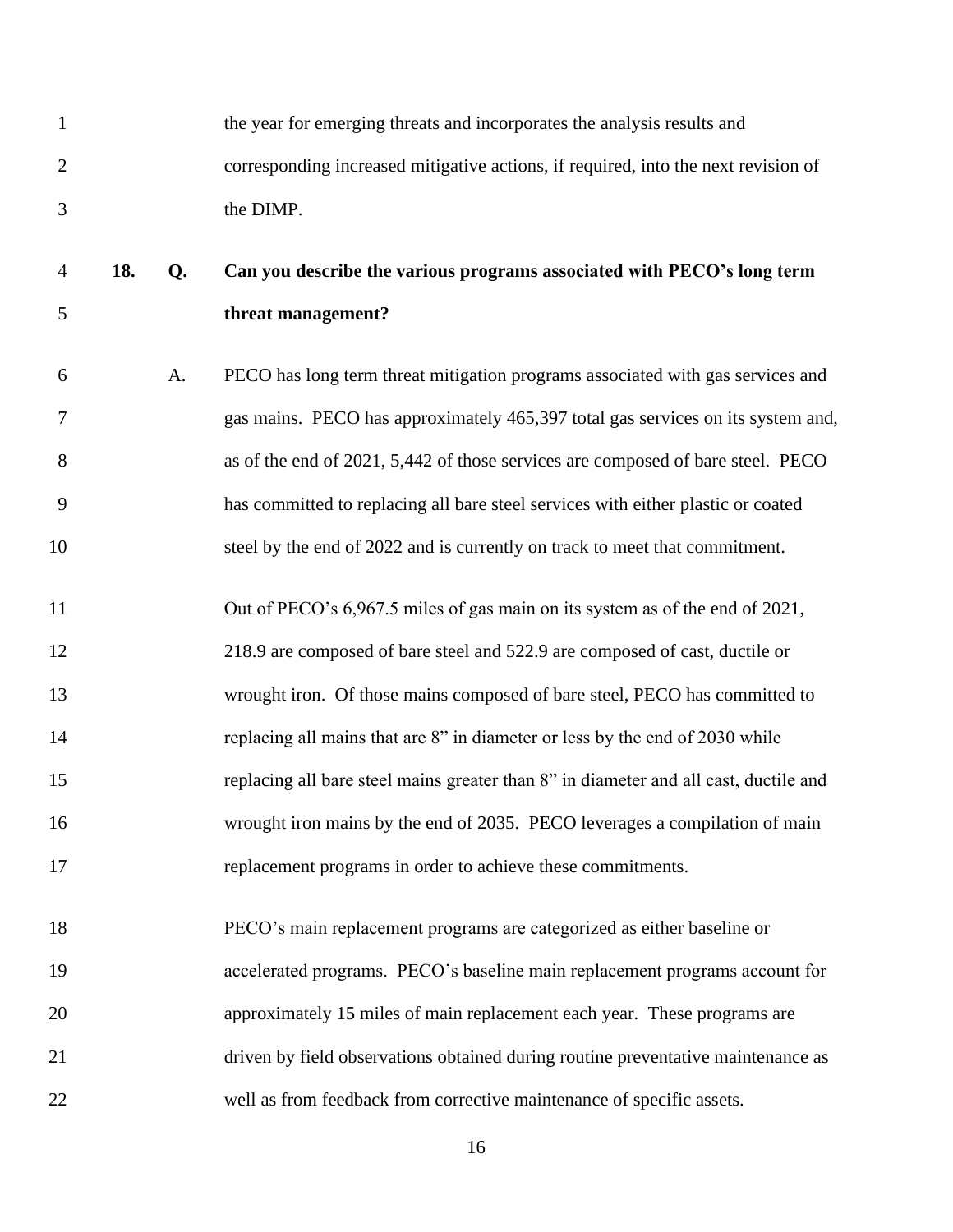PECO's accelerated main replacement programs are geared toward assets with a history of field indications suggesting that asset replacement will soon be necessary but that have not been identified as needing replacement under a baseline program. The accelerated main replacement programs are prioritized by a number of factors including field observations, asset class DIMP scoring, customer satisfaction, third party construction, municipal coordination, and proposed paving/paving moratorium. PECO replaces approximately 40 miles of main annually under accelerated programs which when combined with baseline programs averages out to approximately 51 miles of main replacement annually.

### **19. Q. Does the Company have a program to address cybersecurity risks?**

 A. Yes. PECO has programs to address cybersecurity risks and, along with its Exelon sister utilities, is working to implement an Operational Technologies ("OT") Security Governance Program to enhance existing cybersecurity measures. The Program has created documentation on how to properly identify and categorize OT assets and has developed an associated inventory of OT assets currently on its system. The Program has also developed procedures to identify the specific cyber threat vulnerability for the asset inventory and the associated data connections as well as remediation and mitigation strategies to protect PECO's interconnected system. Procedures have also been developed to manage access administration, data at rest and in transit between devices, and the sanitation and decommissioning of OT assets at their end of life. Safeguards have been put into effect for firewall utilization and malicious code detection. As part of this Program, PECO will be implementing a transient cyber asset in 2022 – a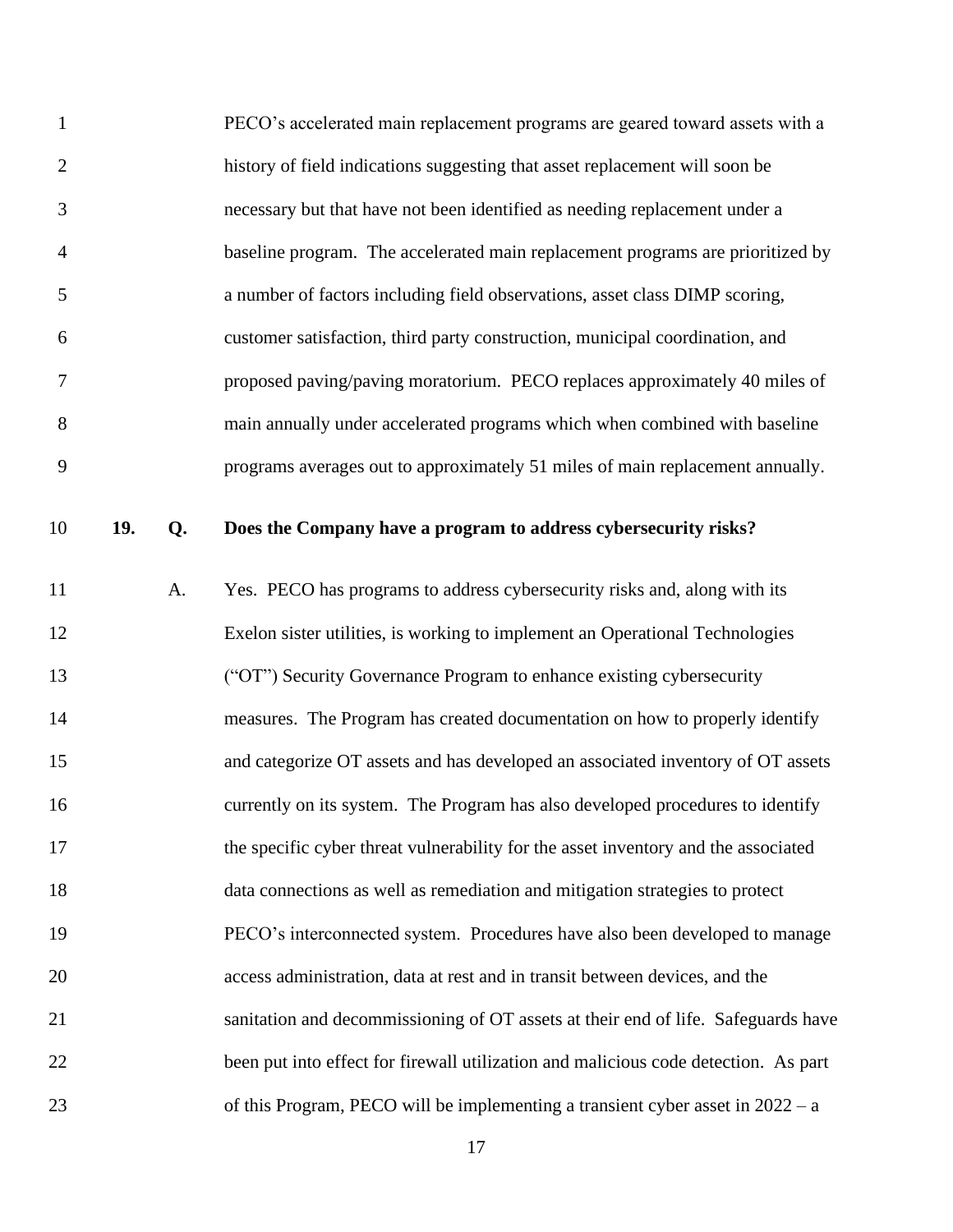| $\mathbf{1}$   |     |    | disconnected system which scans and validates that new data intended to integrate   |
|----------------|-----|----|-------------------------------------------------------------------------------------|
| $\overline{2}$ |     |    | with internal systems is free of malicious code, allowing PECO's OT assets to       |
| 3              |     |    | remain in a completely disconnected environment.                                    |
| 4              | 20. | Q. | What recent enhancements has PECO implemented to improve the safety                 |
| 5              |     |    | and reliability of its gas distribution operations?                                 |
| 6              |     | A. | PECO has implemented a number of important initiatives and technological            |
| 7              |     |    | improvements focused on safety and reliability.                                     |
| 8              |     |    | Post Construction Quality Audits for all Contractors. Since 2018, the               |
| 9              |     |    | Company has conducted post construction quality audits and random dig ups of        |
| 10             |     |    | all line of work for all PECO contractors. The post construction quality audits are |
| 11             |     |    | overseen by PECO personnel for new work completed in the previous 30 days.          |
| 12             |     |    | Any identified defects are repaired immediately by the contractor and at the        |
| 13             |     |    | contractor's expense. In 2021, PECO conducted 1,149 post-construction dig-ups       |
| 14             |     |    | with over 14,000 observations. Between 2018 and 2021, PECO has seen a 78%           |
| 15             |     |    | decline in the percentage of observations that identify a defect or condition that  |
| 16             |     |    | may impact the reliability of the gas distribution system or cause damage to the    |
| 17             |     |    | system (from 3.3% in 2018 to 0.72% in 2021).                                        |
| 18             |     |    | <b>Mapping Enhancements.</b> The Company is actively enhancing its mapping          |
| 19             |     |    | system through an initiative called GE SmallWorld. The installation of GE           |
| 20             |     |    | SmallWorld will replace the current Geographic Information System ("GIS") and       |
| 21             |     |    | will provide enhanced capabilities including geographic planning and as-builting    |
| 22             |     |    | of work (i.e., incorporating drawings of projects as they are completed) and better |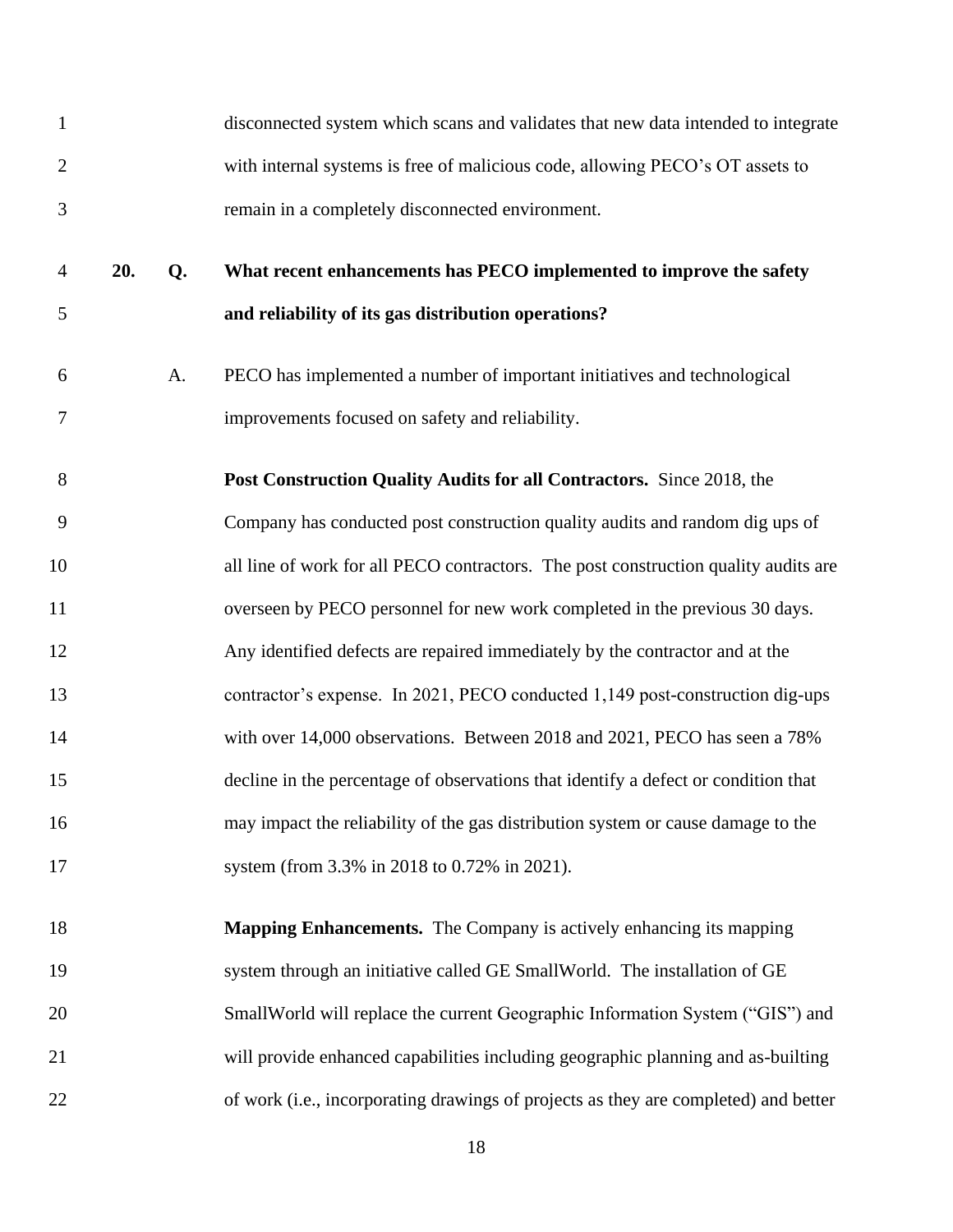integration with other external systems. GE SmallWorld is expected to be fully installed by 2024. Through this initiative and others, our field employees will now have the ability to enter data into mapping products during main and service replacement, leak repairs, new construction and any other process where pipe is exposed. The integration of mobile and geospatial technologies will generally improve the Company's ability to locate and track gas distribution facilities.

 **Dispatch and Field Reporting.** PECO has started implementation of the OneMDS initiative which will redefine how field employees receive work, access information and capture data in the field. OneMDS will streamline the Company's dispatch and field reporting capabilities via a mobile experience accessible on secure mobile devices. Some key benefits include improved data records through electronic data capture and an interactive mapping tool with the functionality to create work orders. The OneMDS initiative is expected to deploy in two phases. The first phase will become functional in the second quarter of 2023 and will include the ability to capture data electronically. The second phase will become functional in the second quarter of 2024 and include an interactive mapping tool with the functionality to create work orders. This phase will coincide with the conversion of the Company's GIS system, which will feed the 19 interactive mapping tool.

 **Marker Ball Utilization.** PECO utilizes marker balls, which are buried alongside underground facilities, to provide an accurate, convenient and long- lasting means to identify specific locations on PECO's gas distribution system, including valves, dead ends, leaks, or places where pipe changes directions. To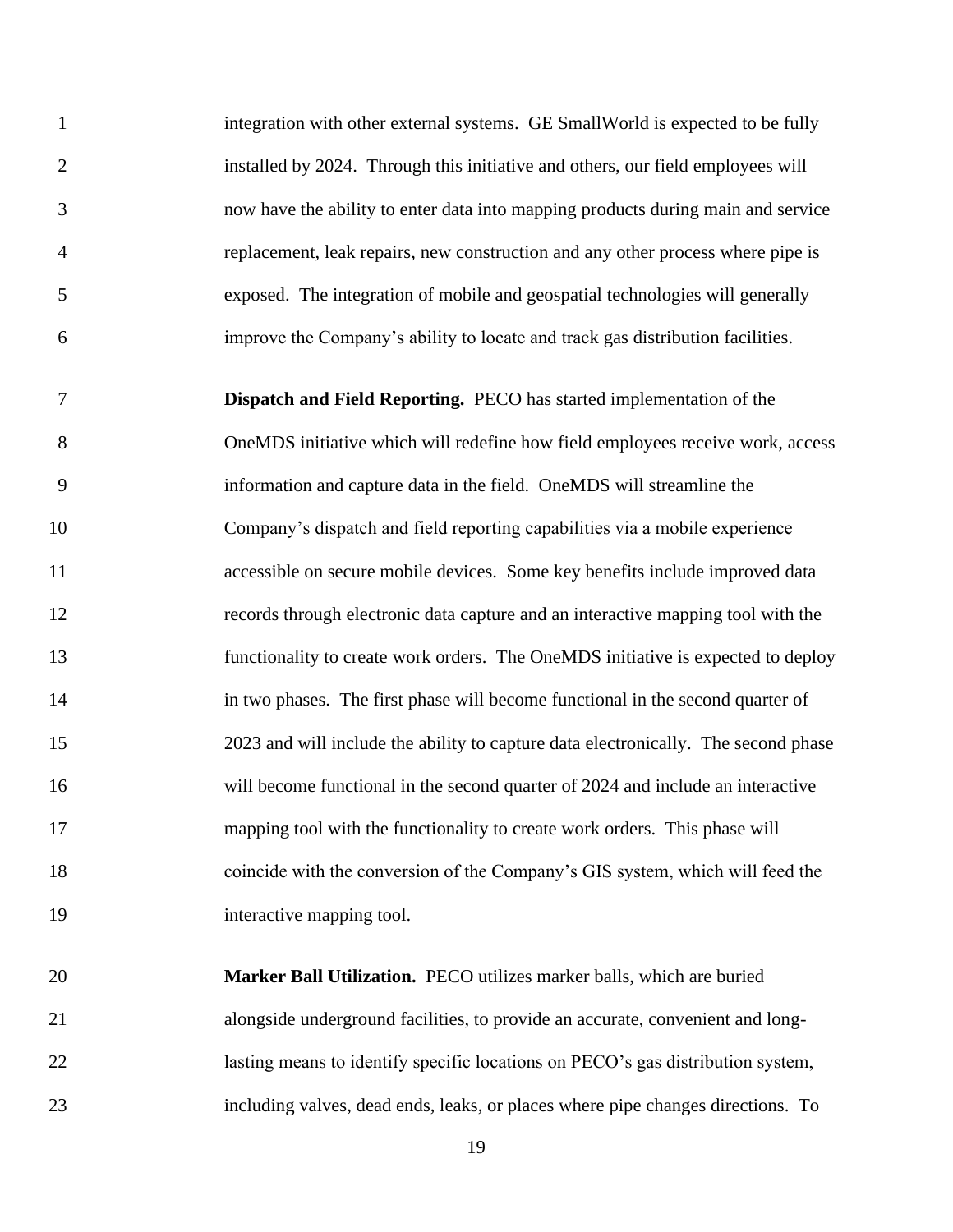date PECO has installed over 106,000 marker balls on its system for use in assisting in the locating of various facilities.

 **Prevention of Cross-Boring.** As part of projects that utilize trenchless technologies, PECO has implemented improved measures to avoid occurrences of incidental cross-boring with another existing utility. The Company locates and exposes all utility facilities within the boring pathway, including laterals, prior to initiating boring activity. PECO also performs a camera inspection of relevant sewer laterals before and after boring activity, as appropriate.

 **Ongoing Reliability Project.** The Company is continuing work on a natural gas reliability project in Delaware and Montgomery counties to meet the growing 11 needs and demands of our customers. The project includes: (1) installing 11.5 miles of over high-pressure gas main; (2) installing a natural gas reliability station; and (3) upgrading PECO's natural gas plant infrastructure in West Conshohocken. PECO has installed 99% of the 11.5 miles of over high-pressure gas main, 99% lateral connection between the West Conshohocken Gas Plant and the adjacent gas station and completed 65% of the West Conshohocken Gas Plant upgrades. Once complete, the upgrades at the West Conshohocken gas plant will increase the plant's output and reinforce gas supply as needed during peak- demand periods. PECO experienced a delay in the original timeline associated with this project due to permitting challenges, which were eventually resolved by a March 2022 ruling by the Commission permitting PECO to utilize its originally proposed project location for the construction of the Marple reliability station. In light of the Commission's favorable ruling, PECO now expects to have the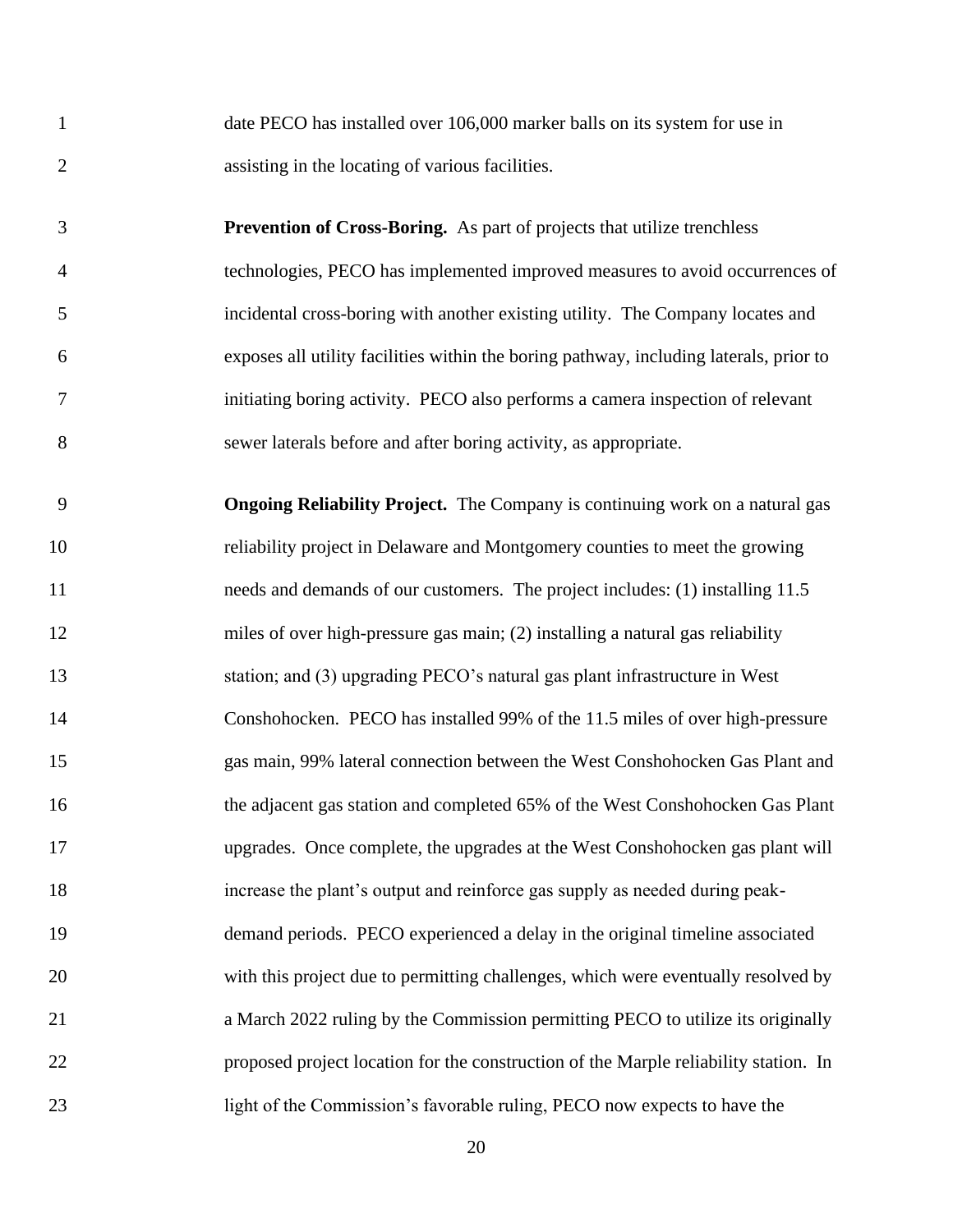| $\mathbf{1}$   |     |    | reliability station completed by the end of 2022 and achieve an in-service date of     |
|----------------|-----|----|----------------------------------------------------------------------------------------|
| $\overline{2}$ |     |    | both the gas main and reliability station in the first quarter of 2023. The            |
| 3              |     |    | remainder of the work at the West Conshohocken LNG plant, which is heating-            |
| 4              |     |    | season sensitive, will take place in 2023 with an expected total project completion    |
| 5              |     |    | date of December 2023.                                                                 |
| 6              |     |    | Adelphia Interconnection. In the second quarter of 2022, PECO will be                  |
| 7              |     |    | interconnecting with a new supplier, Adelphia, at the Tilghman Street Gate             |
| 8              |     |    | Station. The interconnection provides flexibility of supply to one of PECO's           |
| 9              |     |    | largest single customers, Kimberly Clark, as well as redundancy of service via         |
| 10             |     |    | diversity of suppliers for the general distribution system fed from that gate station. |
| 11             | 21. | Q. | In your opinion, has PECO been successful in ensuring system safety and                |
| 12             |     |    | reliability?                                                                           |
| 13             |     | A. | Yes. Between preventative maintenance activities, the accelerated investment in        |
| 14             |     |    | the replacement of potentially hazardous capital assets and the utilization of the     |
| 15             |     |    | enhancements mentioned above, PECO continues to improve on its performance             |
| 16             |     |    | in both safety and reliability. Examples where this is evident are:                    |
| 17             |     |    | Bare Steel Service Replacement. PECO's initial LTIIP filing in 2011 set the            |
| 18             |     |    | goal of replacing all bare steel services by the end of 2022 and PECO is on track      |
|                |     |    |                                                                                        |
| 19             |     |    | to complete that goal.                                                                 |
| 20             |     |    | <b>Incoming Leak Reduction.</b> PECO has also been replacing outmoded (i.e., cast      |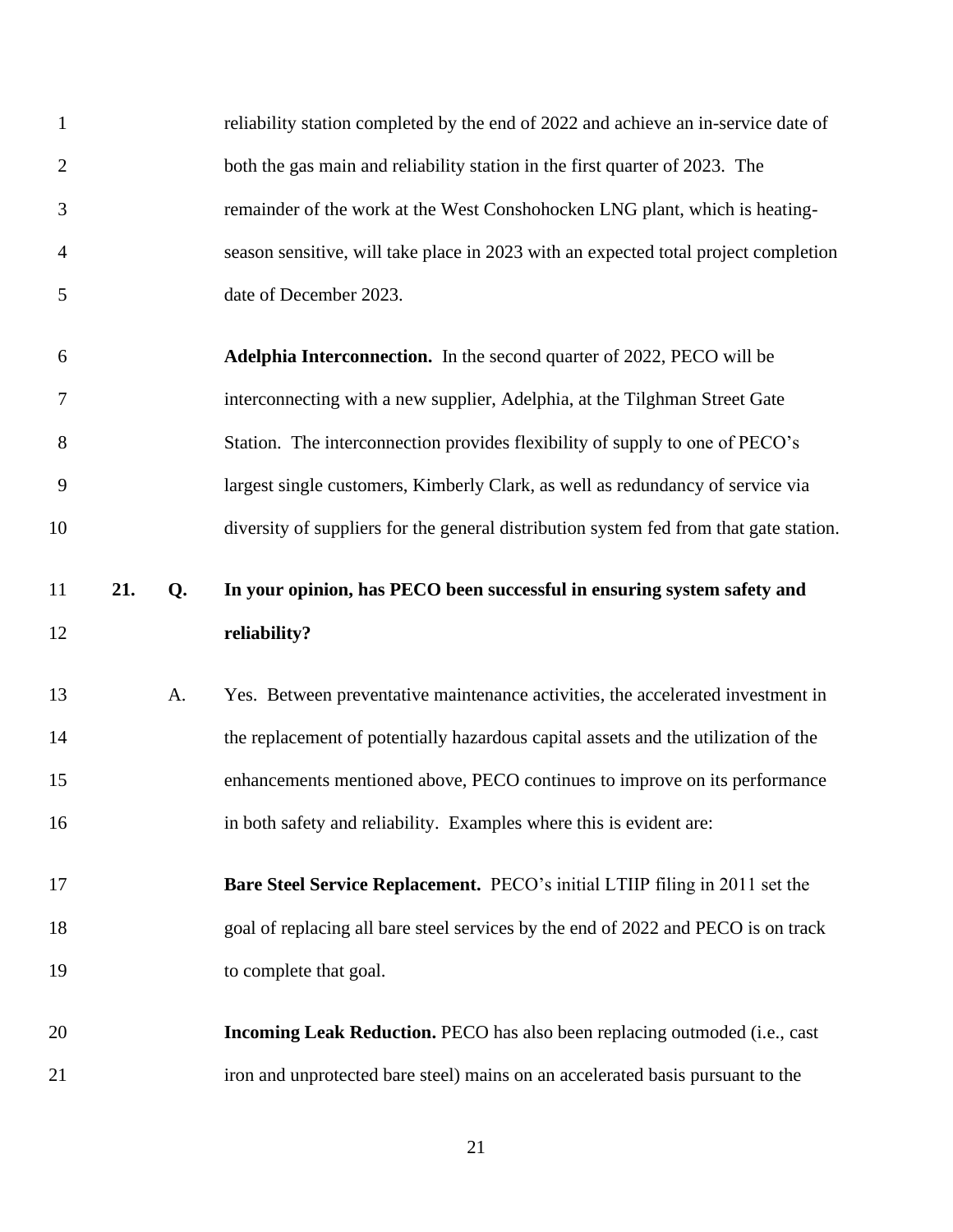| Company's LTIIP and has seen a 36% reduction in incoming 1, 2A, and 2B leaks   |
|--------------------------------------------------------------------------------|
| since the 2015 filing of the first modification of the LTIIP. See PECO Exhibit |
| $RAB-1.$                                                                       |

 **Gas Damage Rate**. Within the last five years, 2017 through 2021, PECO has experienced a general decline in damage occurrences with respect to the number of one-call locate tickets received, each of which is a potential damage case. Gas underground damages per 1,000 requests decreased from a rate of 2.52 in 2017 to 1.94 in 2021. Likewise, the third-party damage rate decreased from 2.15 in 2017 to 1.76 in 2021 and gas damages due to print error (i.e., mapping error) have dropped from .91 in 2017 to .67 in 2021. All of these positive trends, displayed 11 on an annual basis below, are attributed to PECO's increased focus on its damage **prevention program and on PECO's Gas Mapping Program initiative.** 

| Metric                                                            | 2017 | 2018 | 2019 | 2020 | 2021 |
|-------------------------------------------------------------------|------|------|------|------|------|
| <b>Gas Underground Damages</b><br>(Damages/1000 Requests<br>Rate) | 2.52 | 2.20 | 2.15 | 2.26 | 1.94 |
| 3rd Party Damages Rate                                            | 2.15 | 1.87 | 1.82 | 1.89 | 1.76 |
| Gas damages due to print<br>errors-rate                           | 0.91 | 0.78 | 0.83 | 0.87 | 0.67 |

 **Gas Odor Response.** PECO's odor response rate has remained in the top quartile for the last 16 years among similar gas utilities per industry benchmarking. *See*  PECO Exhibit RAB-2. In 2021, the Company successfully responded to 20,383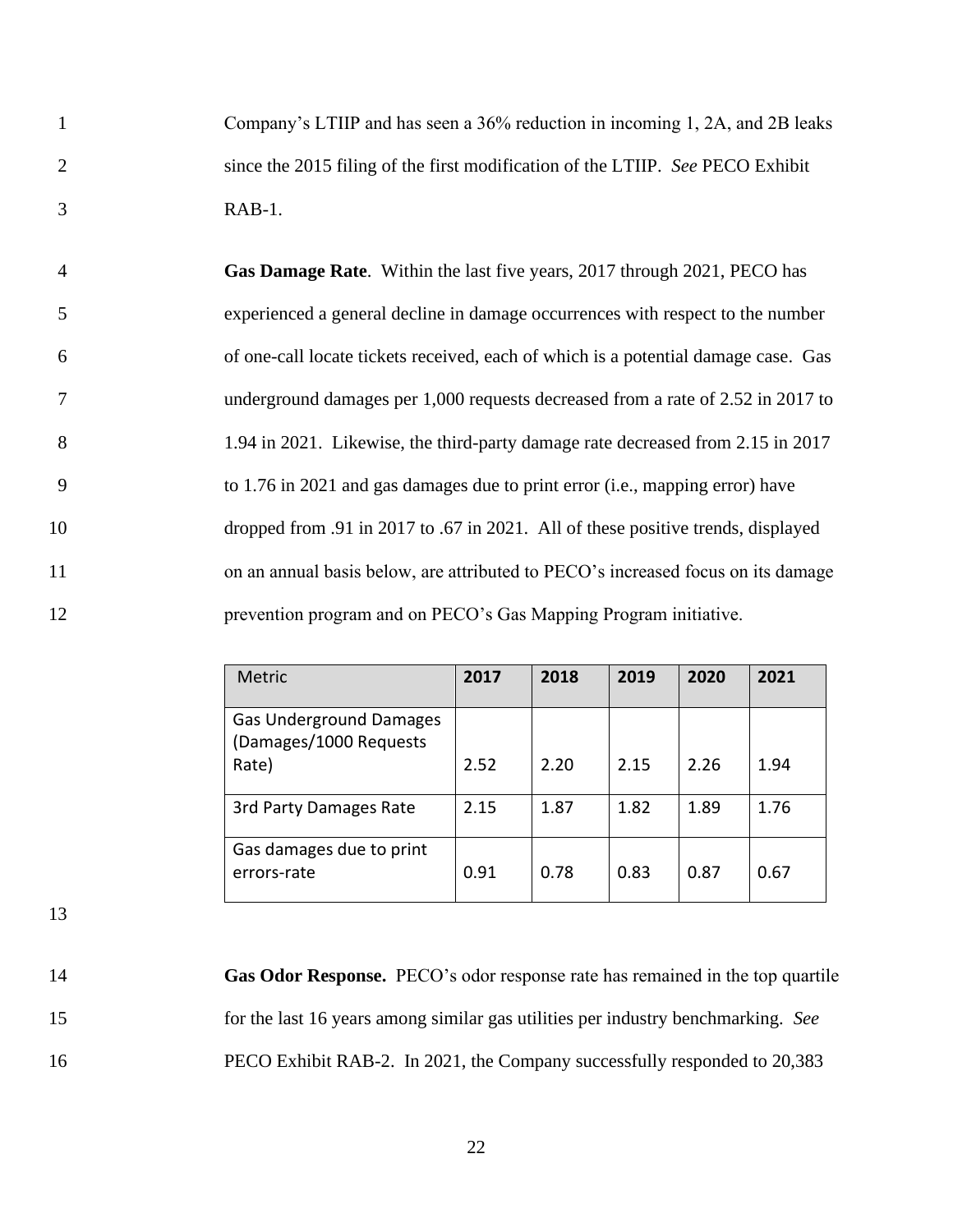<span id="page-24-0"></span>

| $\mathbf{1}$        |     |    | gas odor calls, with only four odors exceeding the industry metric of a 60-minute                |
|---------------------|-----|----|--------------------------------------------------------------------------------------------------|
| $\overline{2}$      |     |    | response time.                                                                                   |
| 3<br>$\overline{4}$ |     |    | VI.<br><b>FULFILLMENT OF OBLIGATIONS FROM THE</b><br><b>MOST RECENT GAS BASE RATE PROCEEDING</b> |
| 5                   | 22. | Q. | In PECO's last gas base rate proceeding (Docket No. R-2020-3018929), the                         |
| 6                   |     |    | Commission's Final Order (the "2020 Gas Order") established several                              |
| 7                   |     |    | directives for the Company. Has the Company satisfied or taken steps to                          |
| 8                   |     |    | satisfy those directives?                                                                        |
| 9                   |     | A. | Yes, it has.                                                                                     |
| 10                  | 23. | Q. | The 2020 Gas Order required PECO to provide the Commission's Bureau of                           |
| 11                  |     |    | Technical Utility Services ("TUS") and Bureau of Investigation and                               |
| 12                  |     |    | Enforcement ("I&E") with an update to PECO Exhibits MJT-1 and MJT-2,                             |
| 13                  |     |    | Schedule C-2, no later than October 31, 2021, including actual capital                           |
| 14                  |     |    | expenditures, plant additions, and retirements by month from July 1, 2020                        |
| 15                  |     |    | through June 30, 2021. Has PECO provided this update?                                            |
| 16                  |     | A. | Yes. The Company provided the updated information to TUS and I&E on                              |
| 17                  |     |    | October 29, 2021.                                                                                |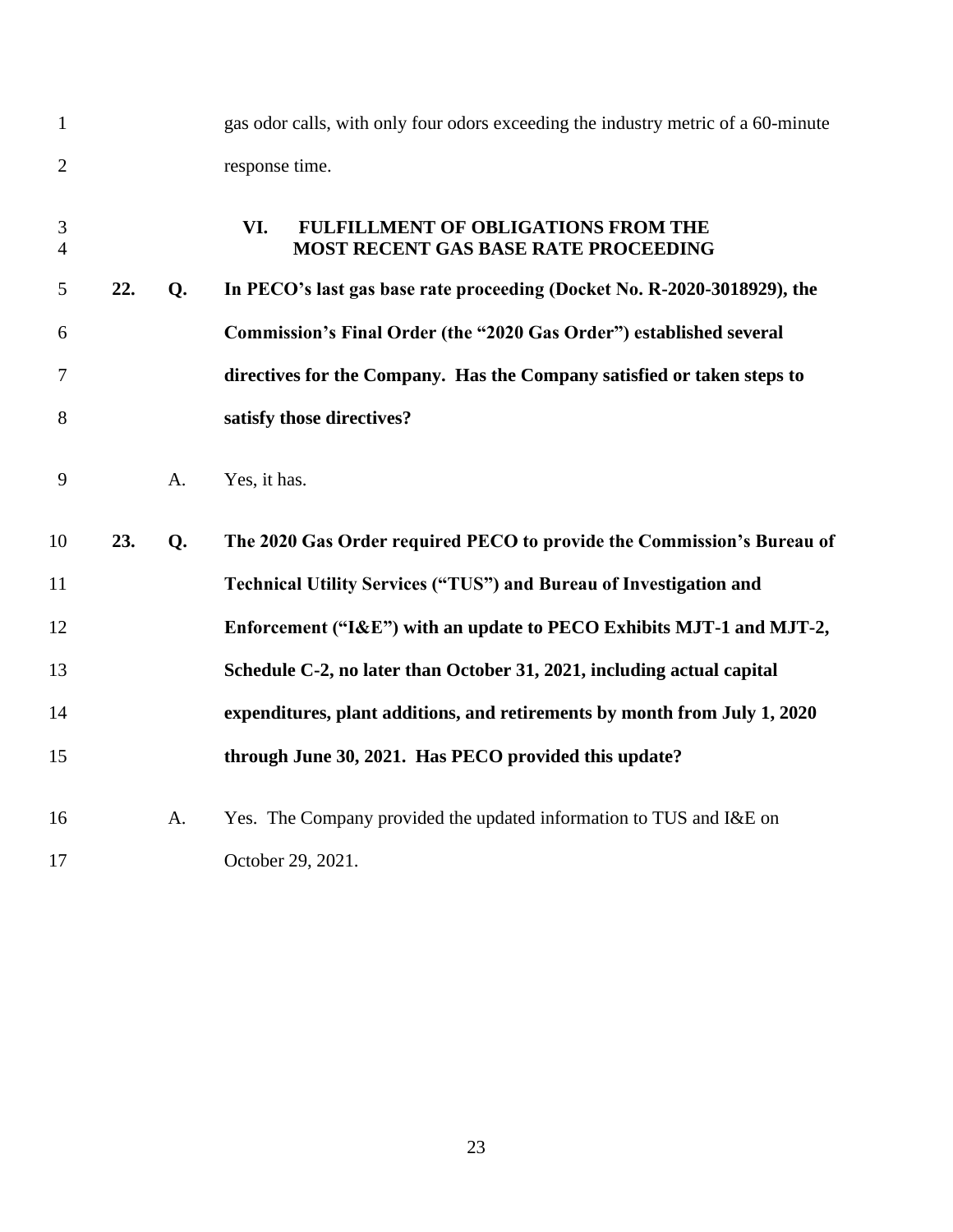| $\mathbf{1}$   | 24. | Q. | The Company is also required to provide an additional update comparing           |
|----------------|-----|----|----------------------------------------------------------------------------------|
| $\overline{2}$ |     |    | projected additions and retirements with actual additions and retirements        |
| 3              |     |    | through June 30, 2022, no later than October 1, 2022. Is PECO addressing         |
| $\overline{4}$ |     |    | this requirement?                                                                |
| 5              |     | A. | Yes, the Company is tracking plant additions and retirements and intends to      |
| 6              |     |    | provide a timely update to TUS and I&E.                                          |
| $\tau$         | 25. | Q. | The 2020 Gas Order noted PECO's agreement to host a collaborative                |
| 8              |     |    | meeting to discuss the coordination of the Company's gas energy efficiency       |
| 9              |     |    | and conservation ("EE&C") program with other services for low-income             |
| 10             |     |    | customers. Did PECO host a collaborative?                                        |
| 11             |     | A. | Yes, as explained by PECO witness Doreen L. Masalta (PECO Statement No. 9),      |
| 12             |     |    | PECO hosted a collaborative on December 2, 2021. The Company presented           |
| 13             |     |    | stakeholders with information about the eligibility requirements and benefits of |
| 14             |     |    | the new natural gas Safe and Efficient Heating Program for low-income            |
| 15             |     |    | customers. PECO received positive feedback about the Company's dedication of     |
| 16             |     |    | the EE&C funding increase approved in the 2020 Gas Order to this new Program.    |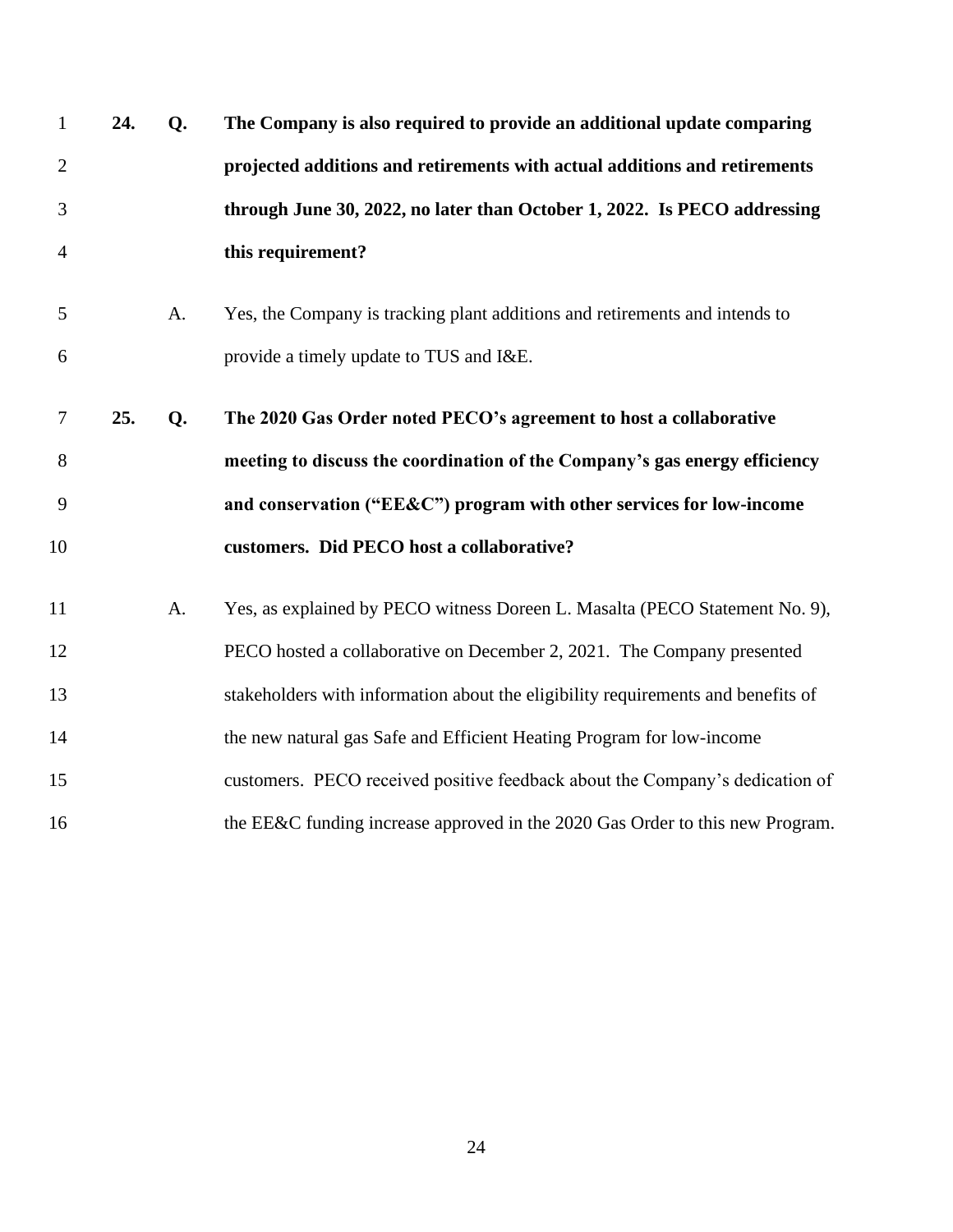| $\mathbf{1}$   | 26. | Q. | The Company also agreed to: (1) track commercial EE&C expenses against         |
|----------------|-----|----|--------------------------------------------------------------------------------|
| $\overline{2}$ |     |    | the \$28,000 annual budget and report such expenses in the Company's next      |
| 3              |     |    | gas base rate case filing; and (2) make a pro forma adjustment to the GC       |
| $\overline{4}$ |     |    | revenue requirement in the next gas rate case. Has the Company satisfied       |
| 5              |     |    | these commitments?                                                             |
| 6              |     | A. | Yes, the Company has been tracking commercial EE&C expenses against the        |
| $\tau$         |     |    | \$28,000 annual budget and reported the expenses in this filing. PECO has also |
| $8\,$          |     |    | made a pro forma adjustment to the GC revenue requirement as shown in Exhibit  |
| 9              |     |    | Schedule D-14 of PECO Exhibit MJT-1.                                           |
| 10             | 27. | Q. | The 2020 Gas Order approved the Company's proposal to pay interest on          |
| 11             |     |    | the monthly balance of MGP funds that are not yet spent on remediation         |
| 12             |     |    | activities at the residential mortgage lending rate specified by the Secretary |
| 13             |     |    | of the Pennsylvania Department of Banking and Securities after July 1, 2021,   |
| 14             |     |    | when new rates took effect. Has the Company satisfied this requirement?        |
| 15             |     | A. | Yes. As explained by PECO witness Michael J. Trzaska in Statement No. 3,       |
| 16             |     |    | PECO has applied the accrued interest on unspent MGP funds for \$281,000 to    |
| 17             |     |    | reduce the Company's distribution revenue requirement.                         |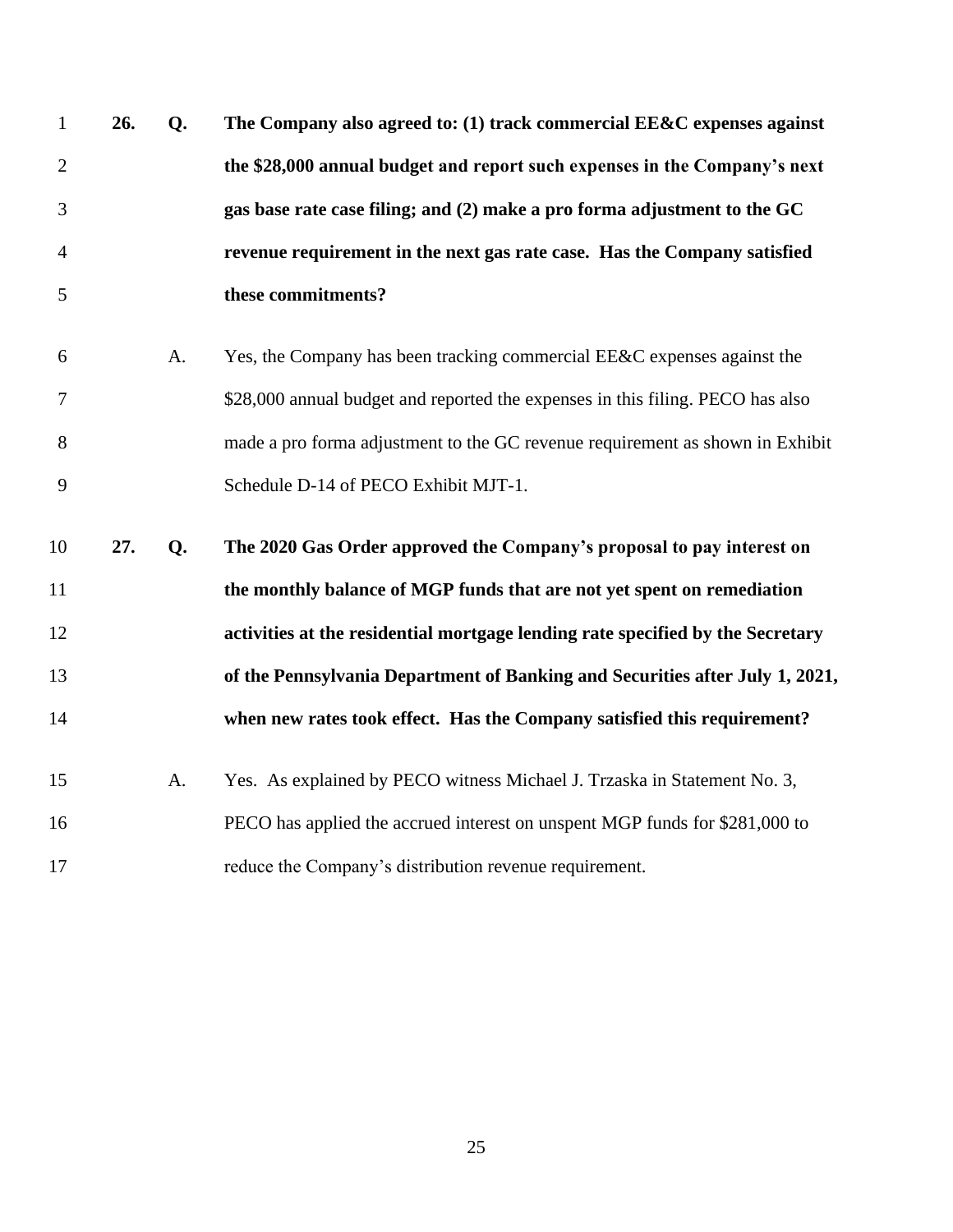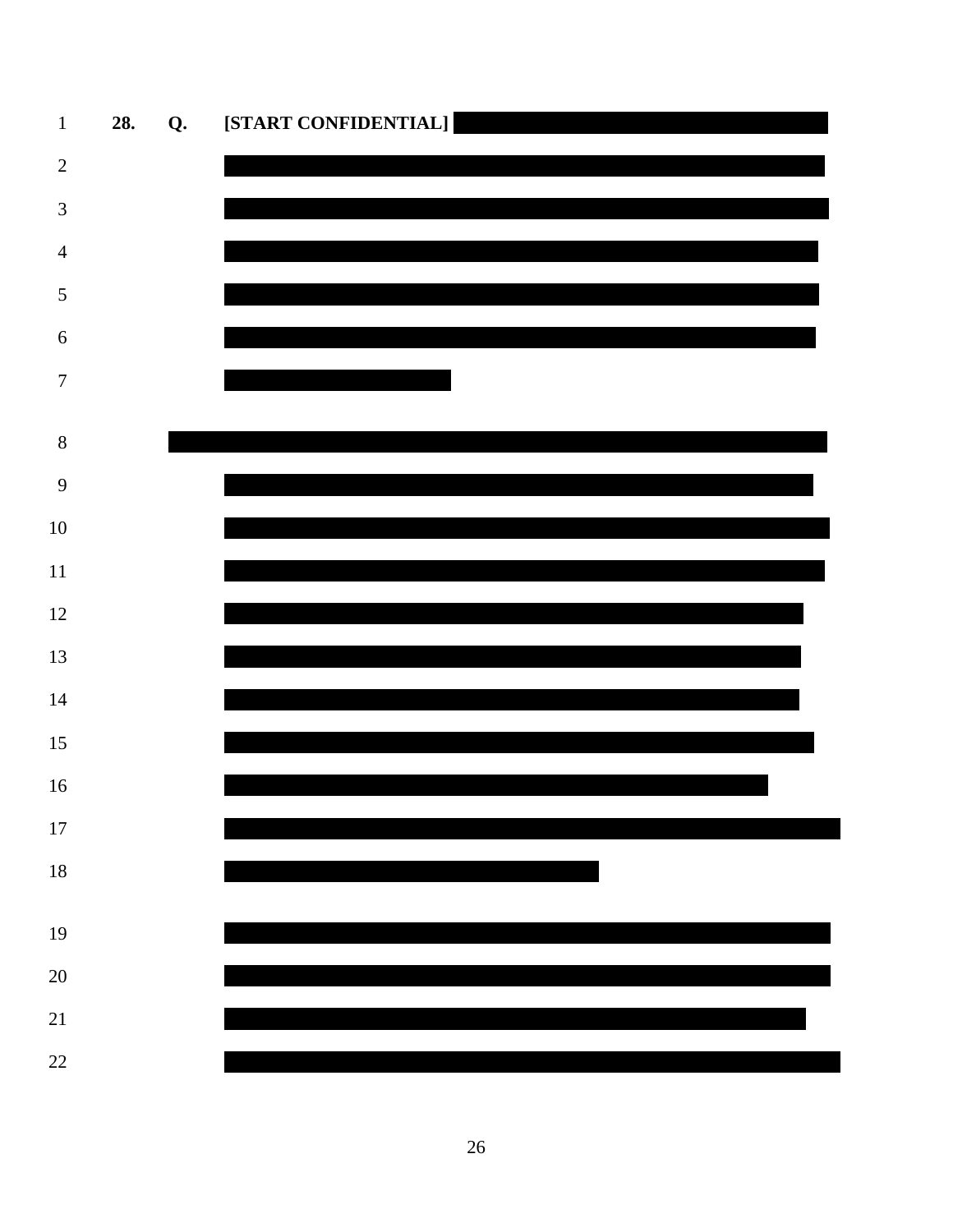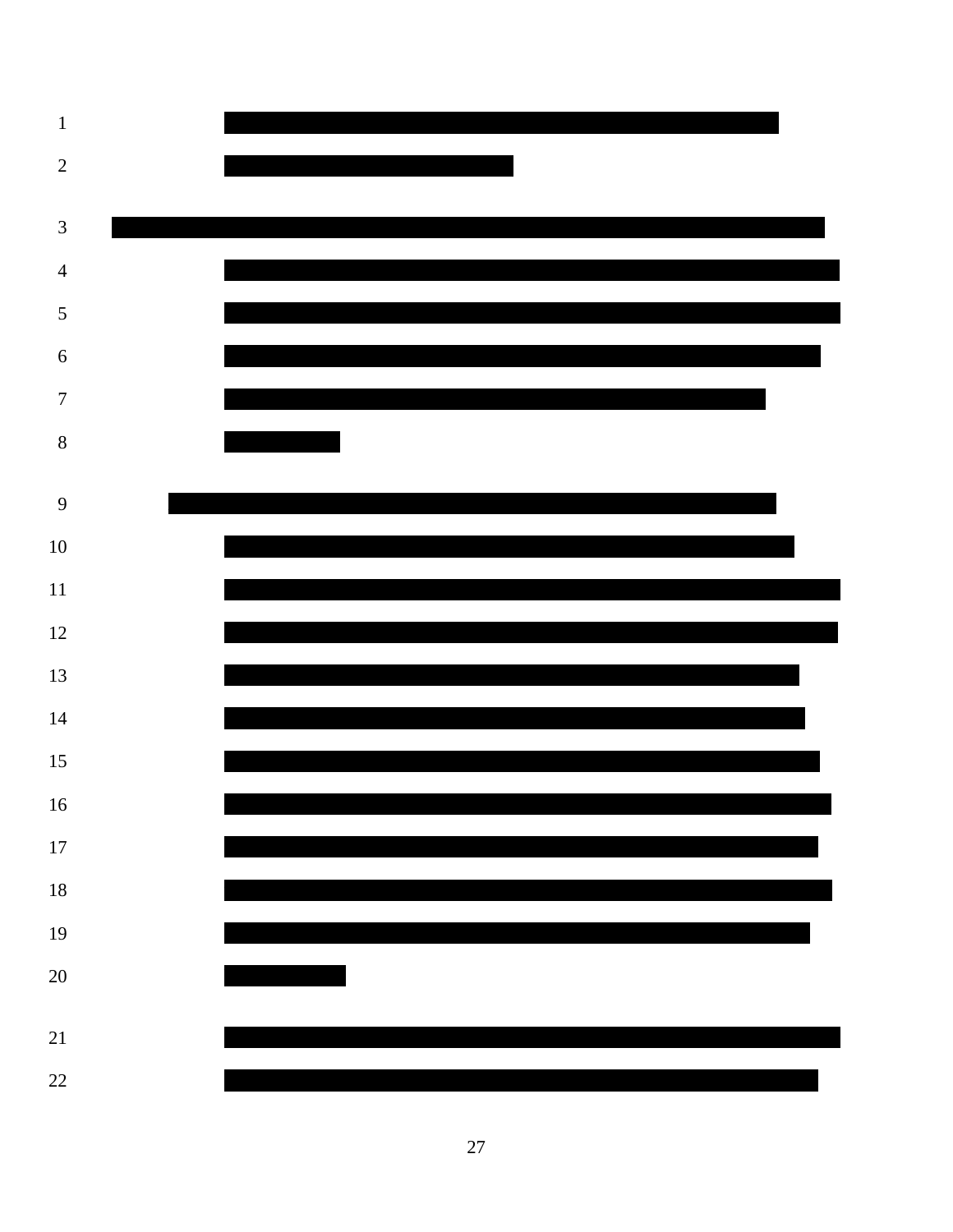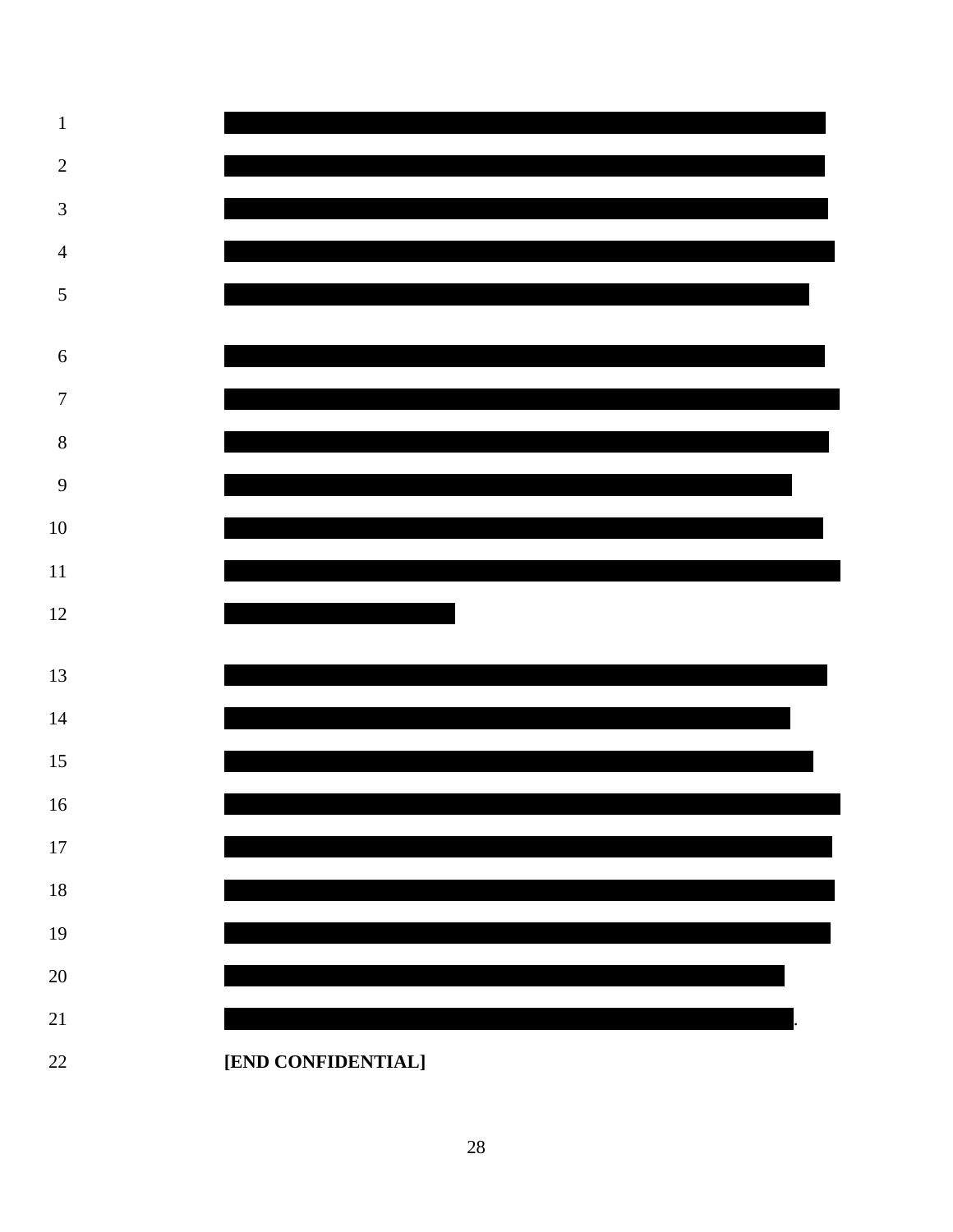| $\mathbf{1}$     | 30. | Q. | The 2020 Gas Order approved PECO's proposal to eliminate the Rate IS              |
|------------------|-----|----|-----------------------------------------------------------------------------------|
| $\overline{2}$   |     |    | sharing mechanism on or before December 1, 2021, as part of the Company's         |
| 3                |     |    | next annual Purchased Gas Cost ("PGC") reconciliation filing. Has the             |
| $\overline{4}$   |     |    | Company satisfied this requirement?                                               |
| 5                |     | A. | Yes. The December 1, 2021 PGC includes IS profits through November 30,            |
| 6                |     |    | 2021. See Docket No. R-2021-3025629. Once reconciliation of IS profits prior to   |
| $\boldsymbol{7}$ |     |    | November 30, 2021 is complete, the PGC will no longer reflect any IS profits.     |
| 8                | 31. | Q. | The 2020 Gas Order noted the Company's agreement to modify PECO's                 |
| 9                |     |    | budgetary cost allocation procedures to distribute Distribution System            |
| 10               |     |    | Improvement Charge ("DSIC")-eligible costs among the rate classes based           |
| 11               |     |    | on total base rate revenues. Has the Company addressed this commitment?           |
| 12               |     | A. | Yes, this was corrected in the Company's budget process.                          |
| 13               | 32. | Q. | Has PECO developed a framework to update the competitive alternative              |
| 14               |     |    | analysis for negotiated gas contracts that have not had their competitive         |
| 15               |     |    | alternative verified for a period of five years or more upon filing a new base    |
| 16               |     |    | rate case, as directed by the Commission in the 2020 Gas Order?                   |
| 17               |     | A. | Yes. In his direct testimony (PECO Statement No. 7), Company witness Joseph       |
| 18               |     |    | A. Bisti describes the updated competitive alternative analysis framework for the |
| 19               |     |    | four customers with negotiated gas rates who fit this profile.                    |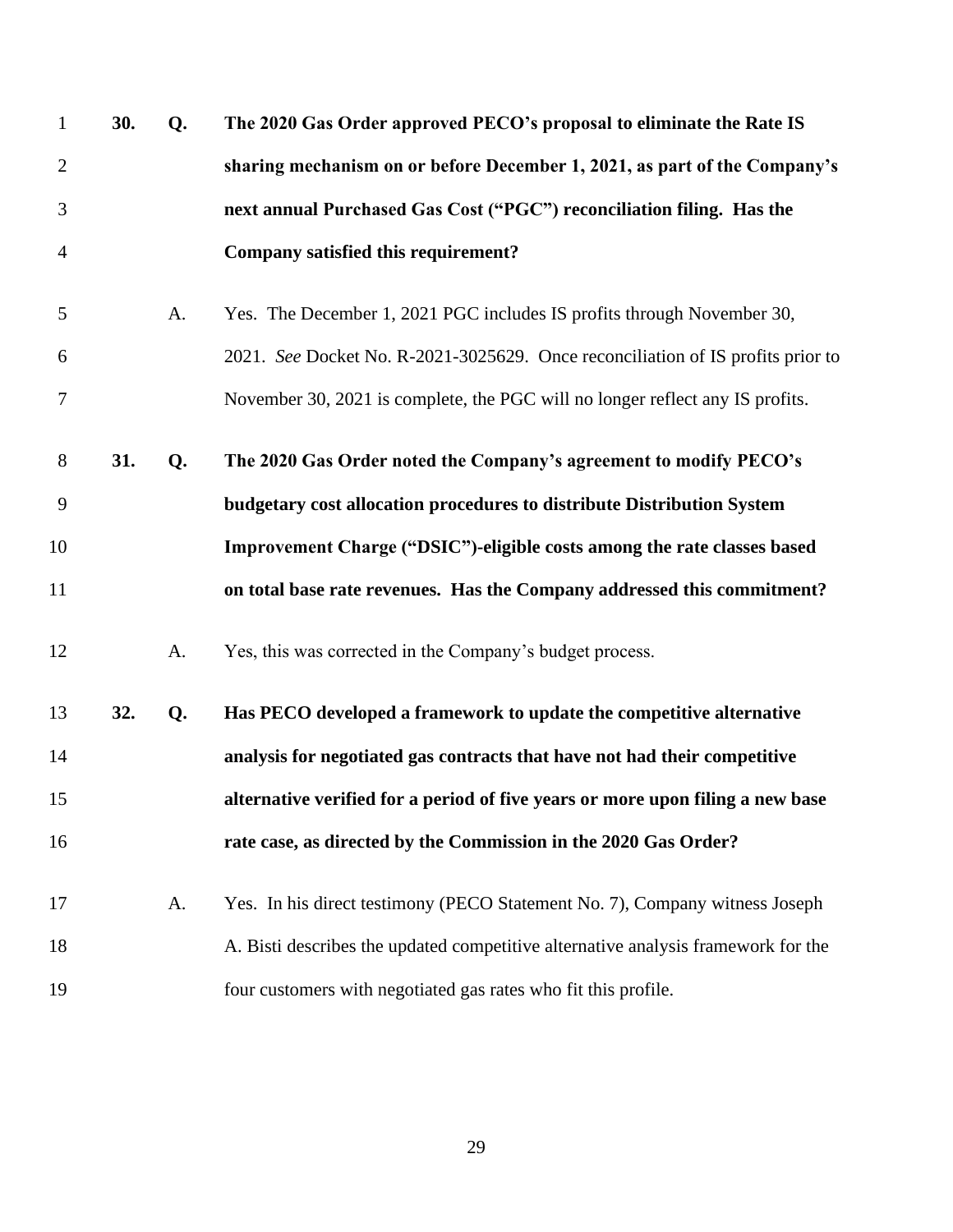<span id="page-31-0"></span>

| $\mathbf{1}$   |     | VII. | MANUFACTURED GAS PLANT REMEDIATION PROGRAM                                          |
|----------------|-----|------|-------------------------------------------------------------------------------------|
| $\overline{2}$ | 33. | Q.   | Please discuss the Company's program to remediate former manufactured               |
| 3              |     |      | gas plant sites and its FTY and FPFTY claims for the cost of that program.          |
| $\overline{4}$ |     | A.   | PECO has undertaken positive efforts to eliminate potential environmental           |
| 5              |     |      | concerns at its former MGP sites. At one time, these sites were used to             |
| 6              |     |      | manufacture gas from coal for distribution to customers on the PECO gas system,     |
| $\tau$         |     |      | but they later became unnecessary following construction of the interstate natural  |
| 8              |     |      | gas pipeline system. The sites are geographically dispersed around our service      |
| 9              |     |      | territory and need to be remediated to certain specifications established by the    |
| 10             |     |      | Pennsylvania Department of Environmental Protection ("PADEP"). Once                 |
| 11             |     |      | remediated, the sites may be used for various beneficial land-use purposes that     |
| 12             |     |      | otherwise would not be permitted. It is our intention to achieve regulatory closure |
| 13             |     |      | with PADEP for 24 of the 26 presently identified MGP sites by the end of 2023.      |
| 14             |     |      | Due to issues regarding obtaining site access, the timeframe for the remediation of |
| 15             |     |      | the remaining two sites cannot be projected. To date, we have closed out the        |
| 16             |     |      | remediation of 19 of the sites and closed, in part, another site.                   |
| 17             |     |      | Since 2010, we have spent, on average, \$5.1 million per year for MGP               |
| 18             |     |      | remediation. The Company expects to spend approximately \$18.7 million over         |
| 19             |     |      | the next ten years (2021-2031) and a total of \$20.3 million through 2043 on MGP    |
| 20             |     |      | remediation.                                                                        |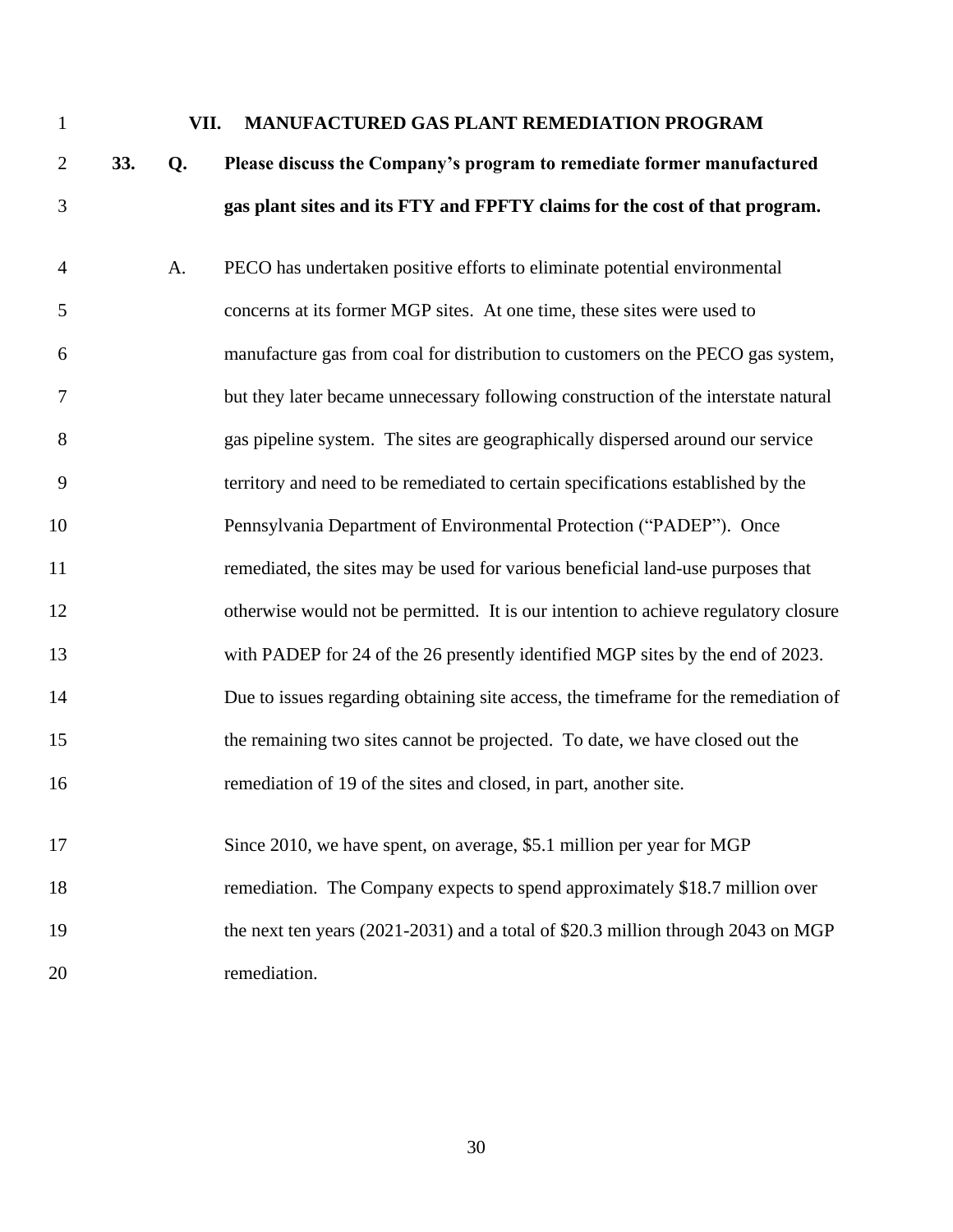<span id="page-32-0"></span>

| $\mathbf{1}$<br>$\overline{2}$ |     |    | VIII. QUALITY OF SERVICE, COMMUNITY SUPPORT<br>AND ECONOMIC DEVELOPMENT              |
|--------------------------------|-----|----|--------------------------------------------------------------------------------------|
| 3                              | 34. | Q. | What efforts have been made by the Company in recent years to enhance the            |
| $\overline{4}$                 |     |    | quality of its customer service?                                                     |
| 5                              |     | A. | The Company has undertaken several initiatives to improve its customer service.      |
| 6                              |     |    | Building upon prior efforts to enhance the Company's website, PECO recently          |
| 7                              |     |    | included an AI Chatbot option to provide customers with a new avenue to access       |
| 8                              |     |    | additional resources. The Company is currently working on rolling out the Live       |
| 9                              |     |    | Chat feature of the Chat option which will allow customers to interact directly      |
| 10                             |     |    | with a live agent. PECO is also in the process of implementing multifactor           |
| 11                             |     |    | authentication for its My Account login to provide a secure login and better         |
| 12                             |     |    | protect the confidential information of customers. To ease rental property           |
| 13                             |     |    | transitions for property managers, PECO created a Property Manager Portal to         |
| 14                             |     |    | facilitate service shut-offs during periods when properties are vacant.              |
| 15                             |     |    | Over the past several years, the Company expanded its communications                 |
| 16                             |     |    | capabilities so customers can interact with the Company using mobile devices.        |
| 17                             |     |    | PECO's mobile application has features such as slide-to-pay (by credit card and e-   |
| 18                             |     |    | check), outage reporting, and the ability to enroll in electronic billing, automatic |
| 19                             |     |    | payments, and budget billing. PECO also created a feature on its mobile              |
| 20                             |     |    | application called I Sign-Up & Move ("ISUM"), which allows both residential          |
| 21                             |     |    | and commercial customers to make changes to their account status and service         |
| 22                             |     |    | needs automatically through the mobile application.                                  |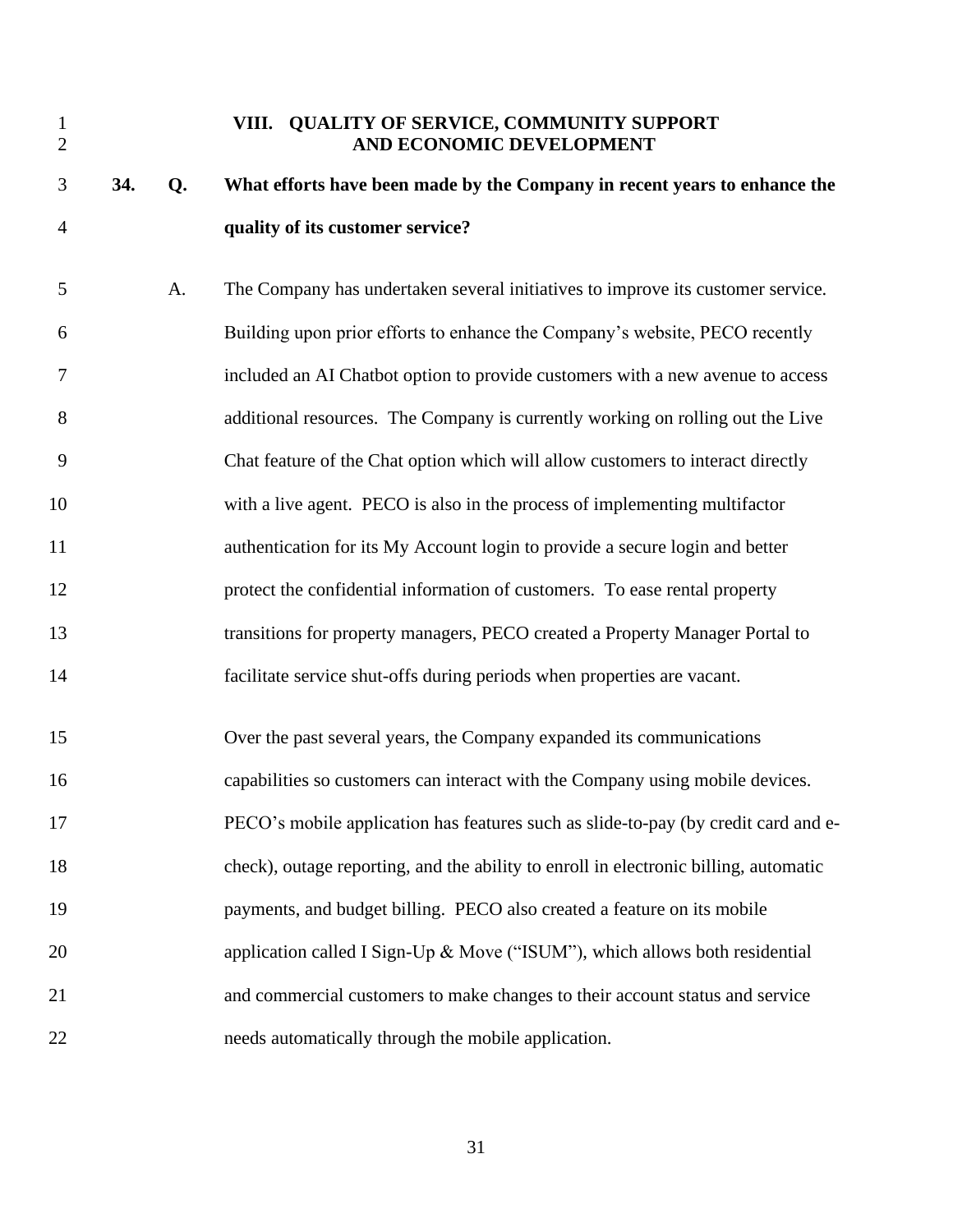| $\mathbf{1}$   | Finally, the Company remains focused on how customers interact with its        |
|----------------|--------------------------------------------------------------------------------|
| $\overline{2}$ | Customer Care Center (i.e., PECO's call center). PECO staffs its Customer Care |
| 3              | Center to ensure customer demands are met and invests in training programs to  |
| 4              | improve agent skills on an ongoing basis.                                      |
| 5              | Activities in the Customer Care Center include the following:                  |
| 6              | Enabling the Company's call center agents to work remotely from home.          |
| 7              | This capability has been used during the COVID-19 pandemic and also            |
| 8              | allows additional call center agents to be available for storm response        |
| 9              | during especially hazardous weather conditions, thereby reducing the wait      |
| 10             | times of customers assisted by agents physically located in PECO's             |
| 11             | <b>Customer Care Center.</b>                                                   |
| 12             | Measuring customer satisfaction with Customer Care agents via post-call        |
| 13             | surveys. Customers consistently provide high ratings for our Customer          |
| 14             | Care agents. Approximately two-thirds of customers indicated their             |
| 15             | expectations were exceeded in both 2020 and 2021, and the overwhelming         |
| 16             | majority (approximately 95%) had their expectations met or exceeded.           |
| 17             | The Customer Care Center employs approximately 9 bilingual Spanish-            |
| 18             | speaking agents, who can be more responsive to Spanish-speaking                |
| 19             | customers than non-Spanish-speaking agents. PECO's Spanish-speaking            |
| 20             | agents assisted approximately 5,447 customers in Spanish in 2020 and           |
| 21             | approximately 6,565 customers in Spanish in 2021.                              |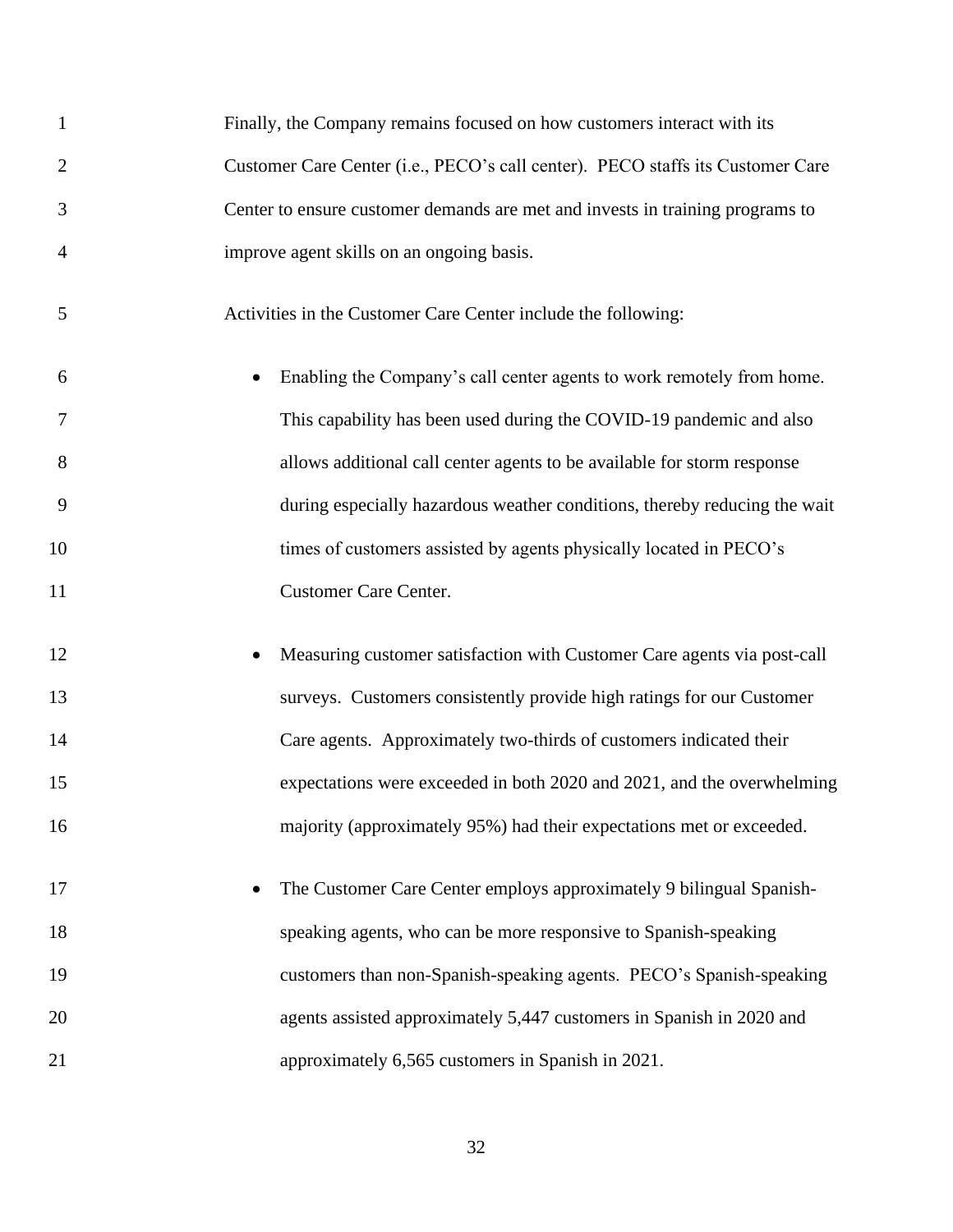| $\mathbf{1}$   |     |    | PECO is working to transition from the current interactive voice response      |
|----------------|-----|----|--------------------------------------------------------------------------------|
| $\overline{2}$ |     |    | ("IVR") system to a push button and natural language technology which          |
| 3              |     |    | will provide a more seamless and personal interaction when calling PECO.       |
| $\overline{4}$ |     |    | Beginning in the summer of 2021 through the first quarter of 2022, the         |
| 5              |     |    | Company is conducting trainings to improve the customer experience and         |
| 6              |     |    | resolve customer questions during the first call with a customer ("First       |
| 7              |     |    | Call Resolution" or "FCR"). In addition, the Company is expanding its          |
| 8              |     |    | FCR efforts by re-examining the processes that drive repeat calls and          |
| 9              |     |    | making modifications to remove or minimize the need for multiple               |
| 10             |     |    | communications. PECO has also moved all agents to a common switch              |
| 11             |     |    | line, thus minimizing transfers for the customer. Finally, as part of this     |
| 12             |     |    | training initiative, the Company is examining additional opportunities to      |
| 13             |     |    | enhance communications with customers, such as automated e-mails or            |
| 14             |     |    | texts to provide customers with status updates on pending applications,        |
| 15             |     |    | payments or other requisitions.                                                |
| 16             | 35. | Q. | Have these enhancements helped PECO improve its performance in the area        |
| 17             |     |    | of customer service?                                                           |
| 18             |     | A. | Yes, they have. The effectiveness of PECO's approach to customer service is    |
| 19             |     |    | reflected in the fact that the Company continues to experience improvements in |
| 20             |     |    | customer ratings over its 2019 performance:                                    |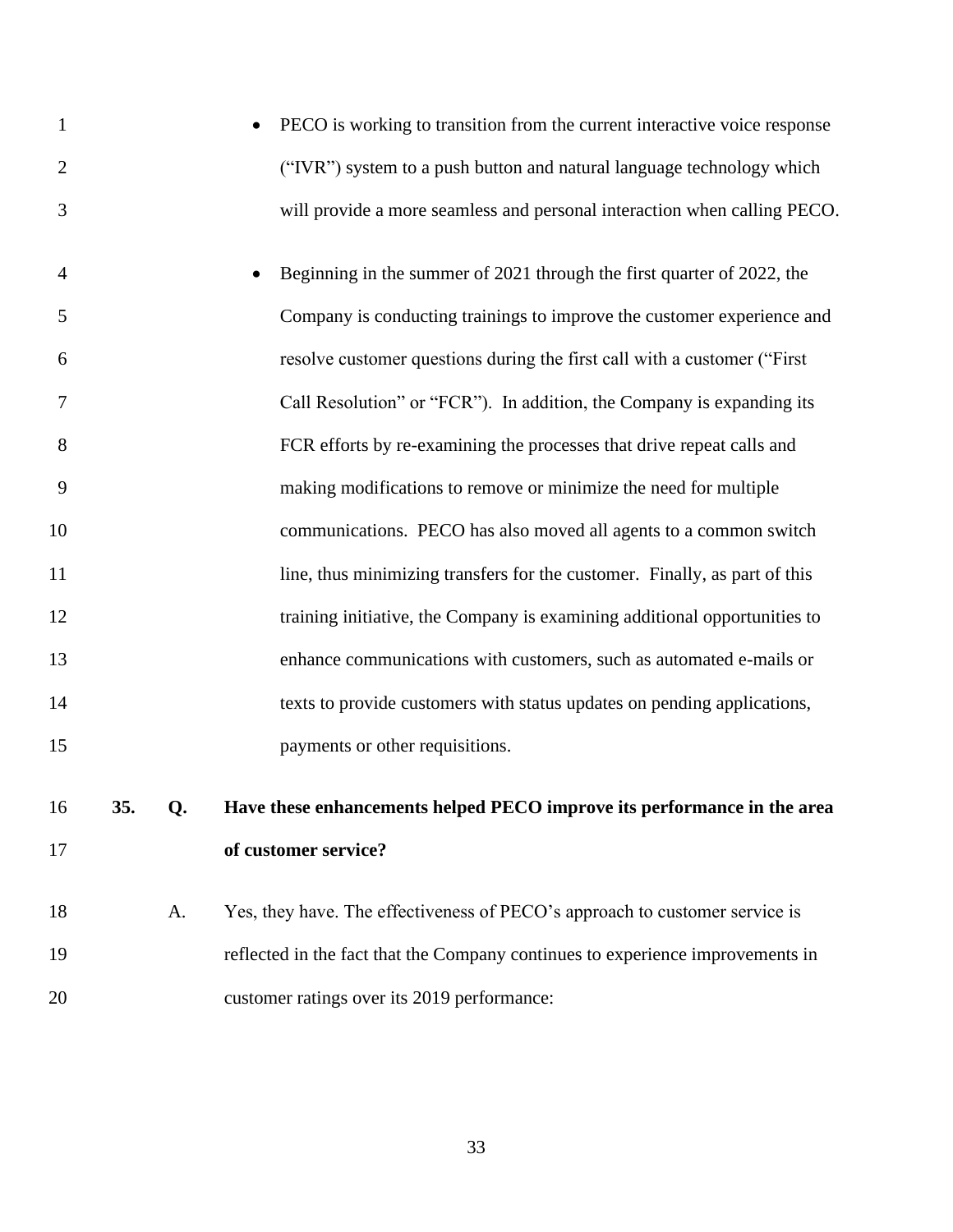|                                          |     |    | <b>Metric</b>                                                                                                                                                                                                                                                                                        | 2019  | 2021  |  |
|------------------------------------------|-----|----|------------------------------------------------------------------------------------------------------------------------------------------------------------------------------------------------------------------------------------------------------------------------------------------------------|-------|-------|--|
|                                          |     |    | PECO's Overall Call Center Satisfaction Index                                                                                                                                                                                                                                                        | 8.18  | 8.35  |  |
|                                          |     |    | J.D. Power Gas Rating                                                                                                                                                                                                                                                                                | 748   | 760   |  |
|                                          |     |    | <b>Overall Call Center Satisfaction</b>                                                                                                                                                                                                                                                              | 85.8% | 88.3% |  |
| $\mathbf{1}$<br>$\overline{2}$<br>3<br>4 |     |    | Additionally, in 2020 through 2021 PECO also achieved 667 days of responding<br>within 60 minutes to a gas odor call and continues to be a leader in performance<br>in this area. PECO continues to answer calls with an average speed of 14 seconds<br>and operates with an abandoned rate of 1.1%. |       |       |  |
| 5                                        | 36. | Q. | How does PECO's customer service performance compare to other utilities?                                                                                                                                                                                                                             |       |       |  |
| 6                                        |     | A. | As noted in my previous answer, the PECO customer experience, as measured by                                                                                                                                                                                                                         |       |       |  |
| 7                                        |     |    | J.D. Power, has improved from a score of 748 in 2019 to 760 in 2021. PECO's                                                                                                                                                                                                                          |       |       |  |
| 8                                        |     |    | customer service ranking among comparative utility companies is currently 6 <sup>th</sup> out                                                                                                                                                                                                        |       |       |  |
| 9                                        |     |    | of 12 in 2021.                                                                                                                                                                                                                                                                                       |       |       |  |
| 10                                       | 37. | Q. | Does PECO have any plans to further enhance customer services?                                                                                                                                                                                                                                       |       |       |  |
| 11                                       |     | A. | Yes. PECO is continuously working to improve the customer experience as well                                                                                                                                                                                                                         |       |       |  |
| 12                                       |     |    | as working to engage customers digitally if they so choose. New initiatives to                                                                                                                                                                                                                       |       |       |  |
| 13                                       |     |    | enhance customer service include:                                                                                                                                                                                                                                                                    |       |       |  |
| 14                                       |     |    | For 2022 and beyond, the Company has reprioritized an operational metric to                                                                                                                                                                                                                          |       |       |  |
| 15                                       |     |    | track FCR to place a greater focus across the organization on providing a                                                                                                                                                                                                                            |       |       |  |
| 16                                       |     |    | better experience to our customers. This metric will initially focus on the                                                                                                                                                                                                                          |       |       |  |
| 17                                       |     |    | customer experience through calls and then expand to include other customer                                                                                                                                                                                                                          |       |       |  |
| 18                                       |     |    | channels, such as IVR and web, in 2023 and beyond.                                                                                                                                                                                                                                                   |       |       |  |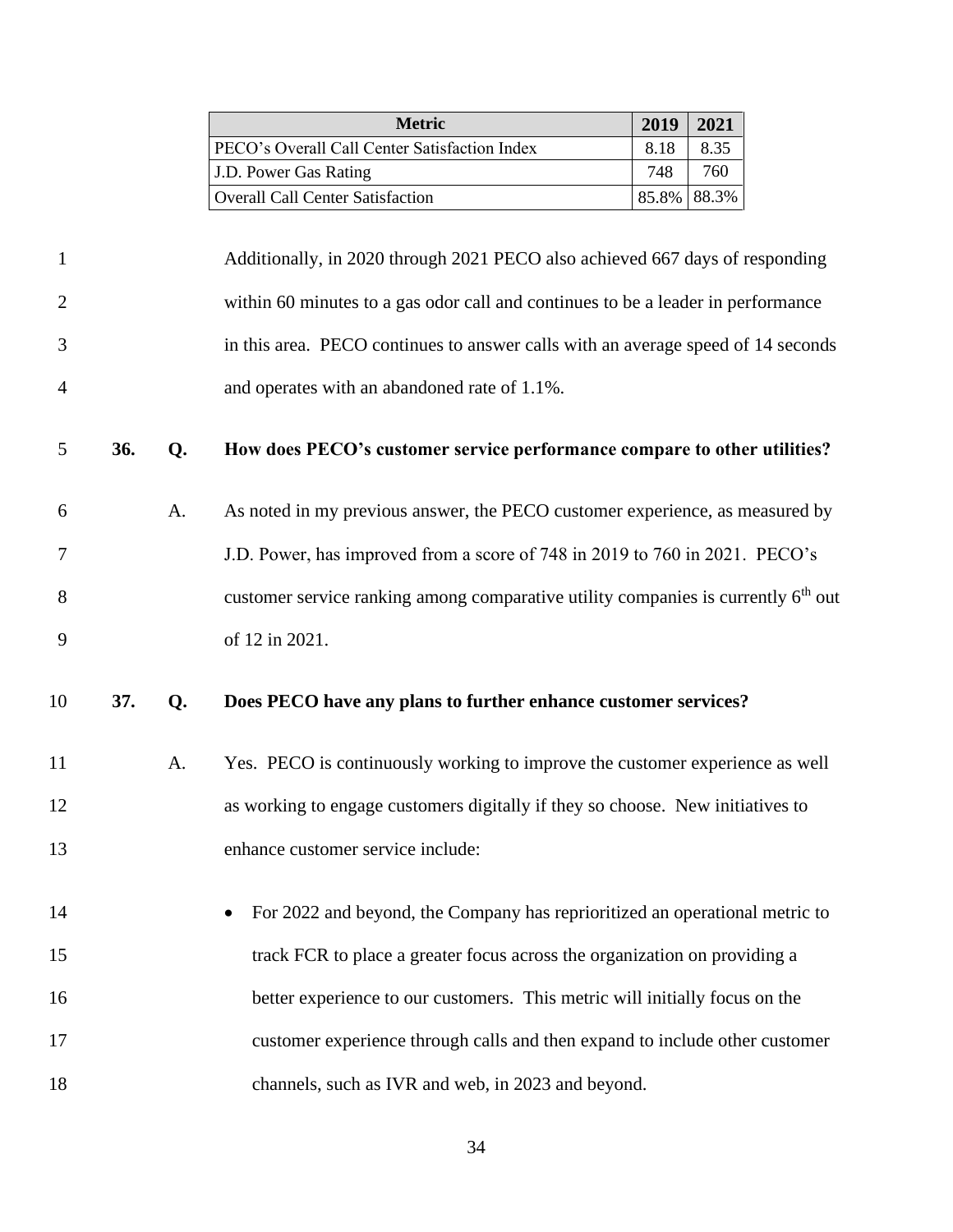| $\mathbf{1}$   |     |    | PECO has started the installation of a new system called Customer Care and     |
|----------------|-----|----|--------------------------------------------------------------------------------|
| $\overline{2}$ |     |    | Billing ("CC&B"), which will be used to manage customer interactions. This     |
| 3              |     |    | initiative will aim to improve customer interaction in areas such as billing,  |
| 4              |     |    | collections, and account errors. The installation of CC&B is expected to be    |
| 5              |     |    | complete by 2023.                                                              |
| 6              |     |    | The PECO website is currently undergoing a redesign to allow for users to      |
| 7              |     |    | select to view the website in either Spanish or Simplified Chinese.            |
| 8              |     |    | PECO remains committed to identifying opportunities to minimize                |
| 9              |     |    | interruption of gas service to customers and is currently piloting the Mueller |
| 10             |     |    | Direct Bag System which allows the Company to perform gas main and             |
| 11             |     |    | service replacement work while keeping customers' service active.              |
| 12             |     |    | PECO is also piloting the use of automated messaging to customers about        |
| 13             |     |    | entering customer homes and service interruptions.                             |
| 14             |     |    | Finally, as described in detail by PECO witness Kelly Colarelli (PECO          |
| 15             |     |    | Statement No. 10), the Company plans to enhance outreach to low-to             |
| 16             |     |    | moderate-income customers about universal service programming as well as       |
| 17             |     |    | increase funding for LIURP.                                                    |
| 18             | 38. | Q. | Please describe PECO's efforts to support economic development and the         |
| 19             |     |    | communities in which the Company provides energy.                              |
| 20             |     | A. | PECO has a dedicated Economic Development Team that works cooperatively        |
| 21             |     |    | with local, regional and state economic development officials as well as       |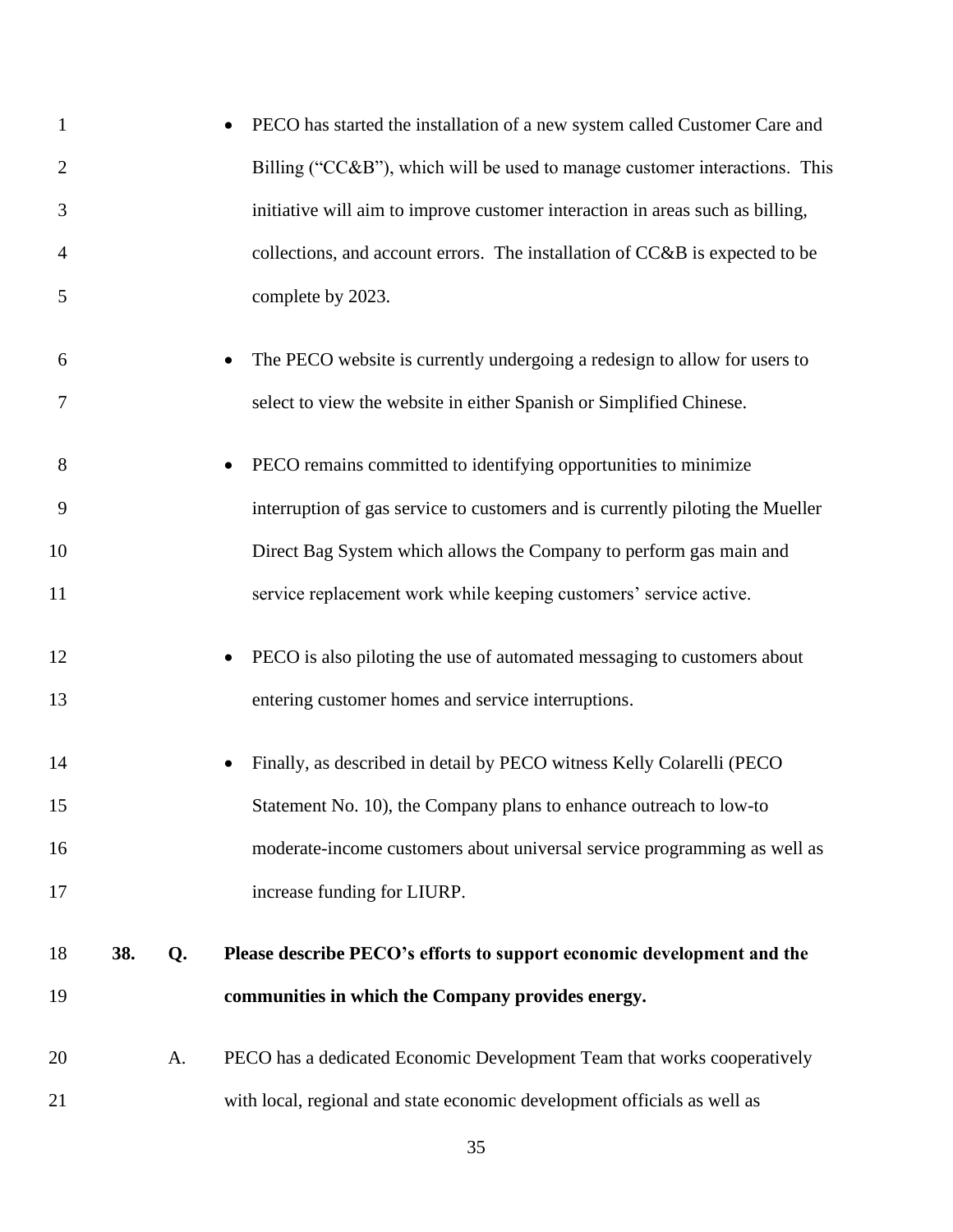commercial and industrial real-estate professionals to assist businesses that are considering locating or expanding in southeastern Pennsylvania. For example, PECO's Economic Development Team provides information on natural gas availability and costs to companies, developers and consultants as key inputs to location decisions. The team also works on strategic infrastructure projects such as enabling Kimberley Clark's new gas-fired cogeneration system to improve plant competitiveness and help achieve corporate sustainability goals. On the residential side, PECO's neighborhood gas pilot program extends natural gas mains to serve communities where natural gas is not currently available. Moreover, as I discussed earlier, PECO makes significant capital and 11 infrastructure investments in its service territory every year that create and maintain thousands of jobs in the region. The Company also implements multiple workforce development programs to train job seekers for career opportunities at PECO. • Each year, PECO recruits new natural gas apprentice mechanics to complete the Company's intensive training program before joining PECO's field force. In 2022, PECO will be conducting two sessions. The field force represents PECO's front line and works to ensure safe and

 reliable gas service for PECO customers across the region, and the Company's training program develops the fundamental skills needed to work safely on PECO's natural gas distribution system.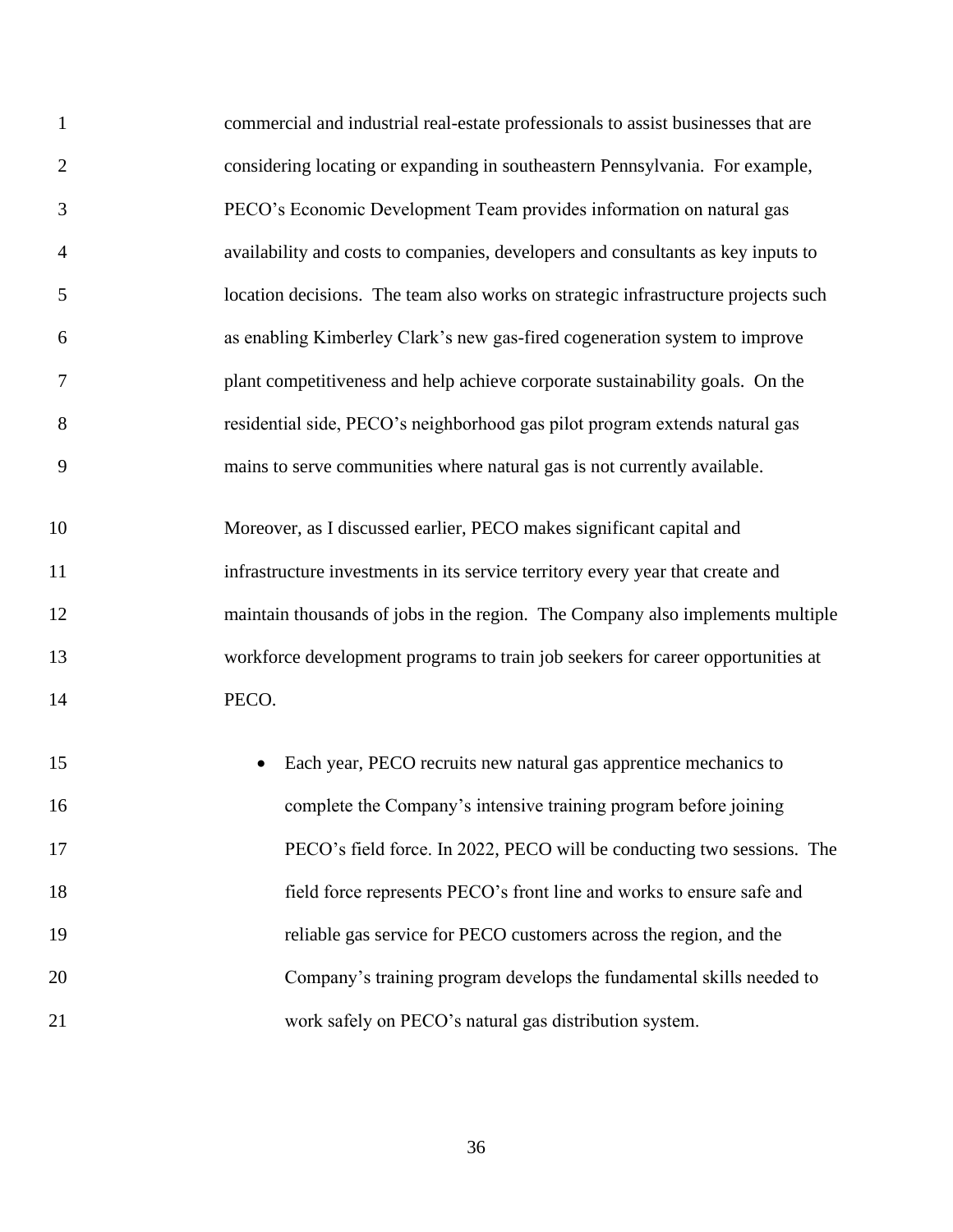| $\mathbf{1}$   | PECO partners with Philadelphia Opportunities Industrialization Center         |
|----------------|--------------------------------------------------------------------------------|
| $\overline{2}$ | ("OIC") in support of the Smart Energy Technical Training program              |
| 3              | ("SETT"), which provides energy sector opportunities for the                   |
| 4              | unemployed and underemployed. PECO's \$85,000 contribution to the              |
| 5              | program supports training for job seekers interested in energy sector          |
| 6              | careers and power skill training such as resume writing, financial literacy,   |
| 7              | and test preparation for construction and skilled trades ("CAST") tests.       |
| 8              | PECO has partnered with the Energy Coordinating Agency to provide job          |
| 9              | seekers with hands-on instruction including meter and heater work and          |
| 10             | equipment usage to help prepare job seekers for gas mechanic                   |
| 11             | apprenticeship.                                                                |
| 12             | In October 2021, PECO offered a two-phase Helper Pre-Apprentice<br>$\bullet$   |
| 13             | program to job seekers and received 747 applications. After completing         |
| 14             | 13 weeks of Phase I rotation and instruction, 18 attendees of the Helper       |
| 15             | Pre-Apprentice program moved to permanent departments in Gas,                  |
| 16             | Electric, and Transmission and Substations where they will receive             |
| 17             | additional instruction and experience and will be prepared to apply for an     |
| 18             | apprenticeship position. The Company will offer this program again in          |
| 19             | Spring of 2022.                                                                |
| 20             | PECO has a strong commitment to diversity, both among its workforce and in the |
| 21             | communities it serves. For example, PECO has employed minority and women-      |
| 22             | owned businesses, contractors and vendors in its communities and has business  |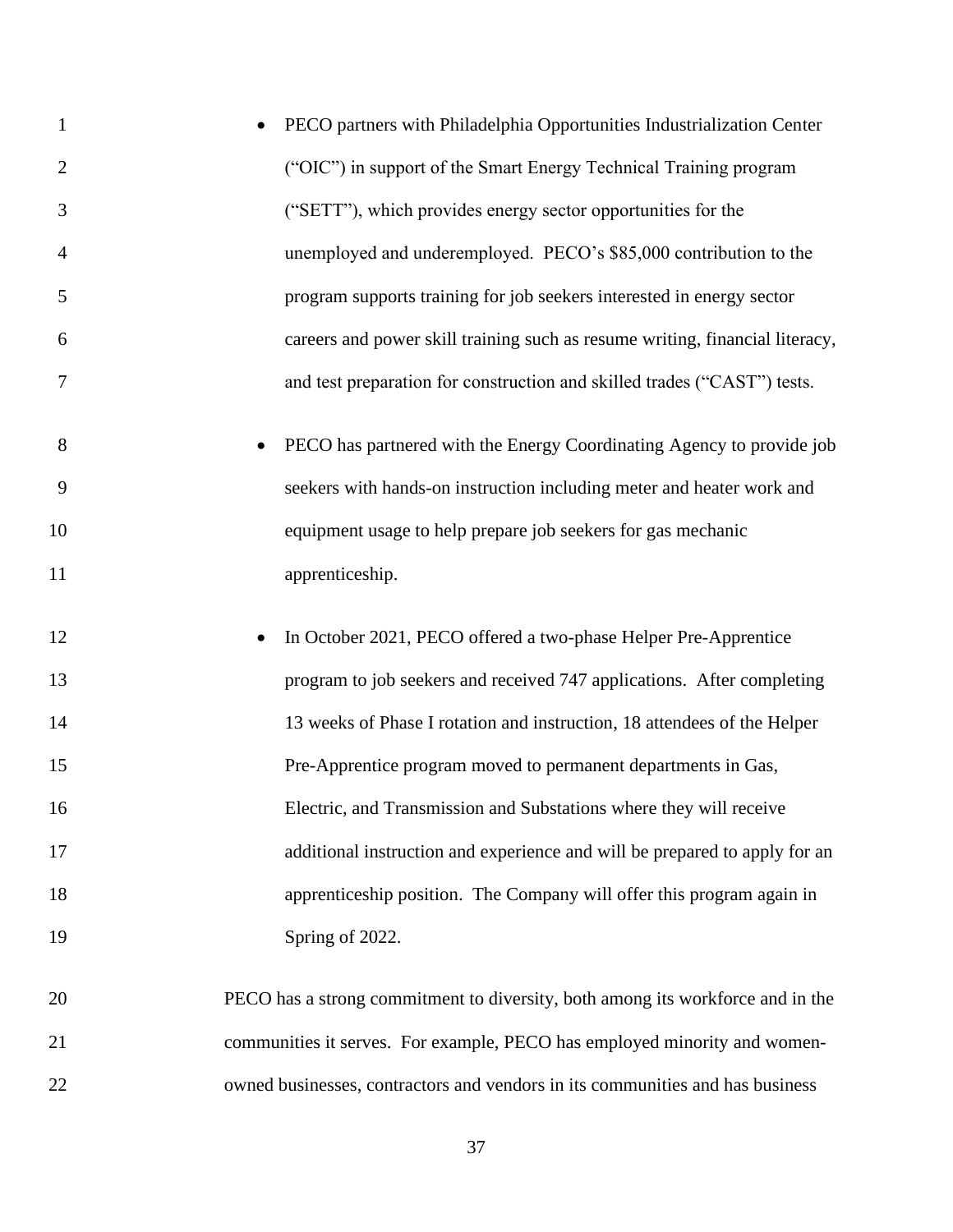| 22             |     |    | By converting more than 19,600 homes from traditional home heating fuels to         |
|----------------|-----|----|-------------------------------------------------------------------------------------|
| 21             |     | A. | PECO has a strong commitment to protecting and preserving the environment.          |
| 20             | 39. | Q. | Please describe PECO's efforts to promote environmental stewardship.                |
| 19             |     |    | community involvement.                                                              |
| 18             |     |    | outside nonprofit boards, reflect PECO's strong and continuing tradition of         |
| 17             |     |    | sponsorships, employee volunteer activities, and executive involvement on           |
| 16             |     |    | PECO's service territory and job creation figures. All these activities, along with |
| 15             |     |    | Northeast" by Site Selection Magazine based on corporate project investment in      |
| 14             |     |    | including recognition as the "Top Utility for Economic Development in the           |
| 13             |     |    | The Company's efforts in these areas have earned it additional recognition,         |
| 12             |     |    | 2022 with additional funding.                                                       |
| 11             |     |    | the success of this program, PECO is proposing to continue the program beyond       |
| 10             |     |    | awarded grants totaling \$123,500 to 247 approved small businesses. In light of     |
| 9              |     |    | Small Business Gas Grant Program. As of March 11, 2022, the Company has             |
| 8              |     |    | In support of small businesses in the Philadelphia area, PECO has implemented a     |
| 7              |     |    | diverse applicants has increased when compared to previous years.                   |
| 6              |     |    | to ask questions. The sessions have proven to be successful as the number of        |
| 5              |     |    | experiences, describe required skill sets and provide an opportunity for attendees  |
| 4              |     |    | entry-level position openings, present current employees to share their             |
| 3              |     |    | community partners to attend. During the sessions, PECO will discuss upcoming       |
| $\overline{2}$ |     |    | information sessions in 2021 on upcoming career opportunities and invites key       |
| $\mathbf{1}$   |     |    | relationships with local minority-owned banks. In addition, PECO started hosting    |
|                |     |    |                                                                                     |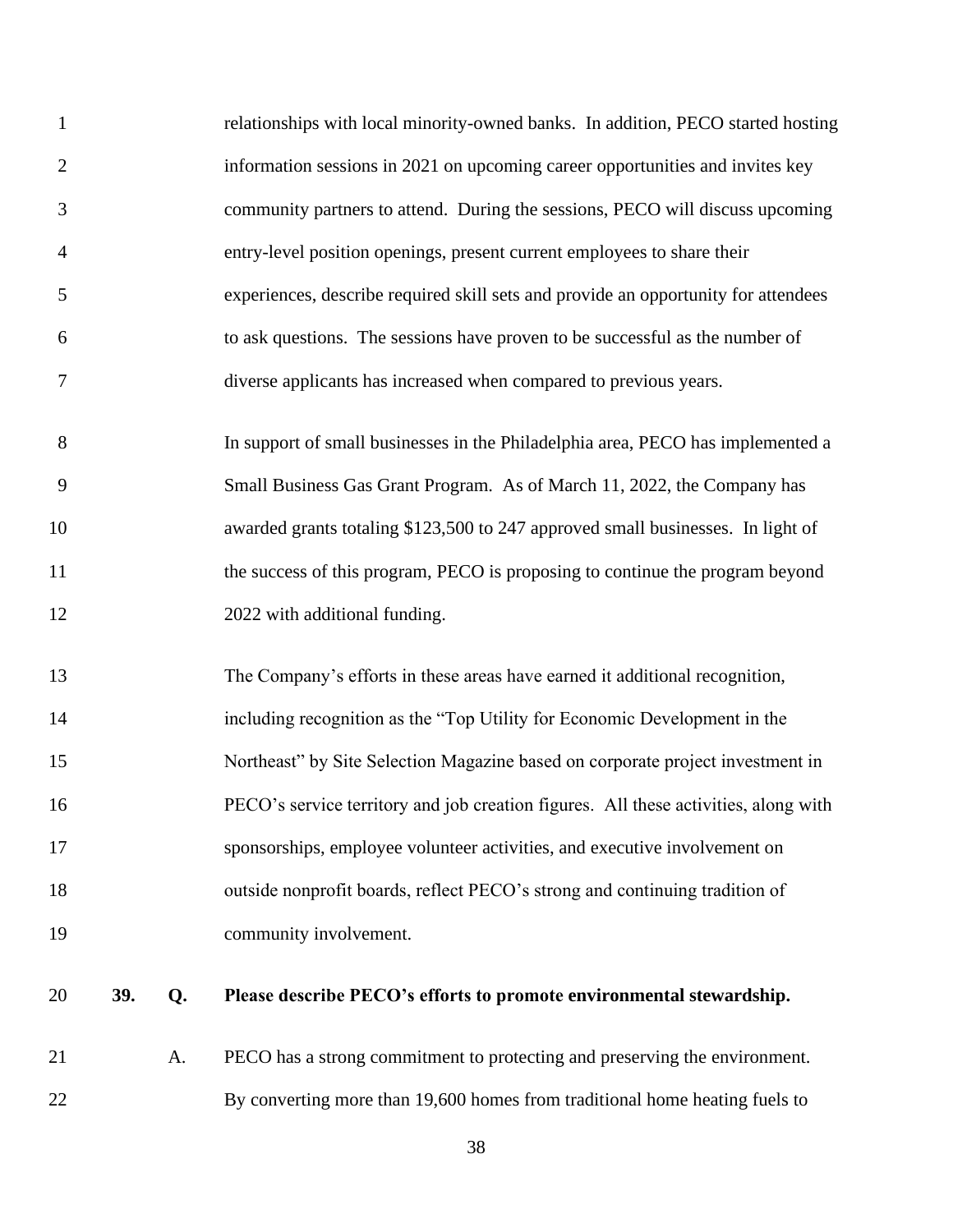| $\mathbf{1}$   | natural gas over the last 10 years, PECO has supported emissions reductions        |
|----------------|------------------------------------------------------------------------------------|
| $\overline{2}$ | equivalent to planting 2.5 million trees or not driving 262 million car miles. The |
| 3              | Company is also taking steps to reduce emissions from the distribution of natural  |
| $\overline{4}$ | gas. First, PECO is a member of a consortium of North American natural gas         |
| 5              | utilities focused on renewable natural gas and hydrogen blending with the goal of  |
| 6              | decreasing greenhouse gas ("GHG") emissions from natural gas distribution.         |
| 7              | Second, PECO joined its Exelon sister utilities (Baltimore Gas & Electric and      |
| 8              | Delmarva Power) in a collective commitment through the EPA's Natural Gas           |
| 9              | STAR Methane Challenge Program to replace older cast iron and steel piping         |
| 10             | with plastic piping to reduce methane emissions. Third, PECO continues to seek     |
| 11             | opportunities to reduce natural gas emissions via its operations. As mentioned     |
| 12             | previously, PECO has commissioned the installation of two boil off compressors     |
| 13             | and has also piloted the use of pneumatic powered vacuum technologies to reduce    |
| 14             | gas emissions during transfer of gas from a retired main to an active main. PECO   |
| 15             | has also developed a Gas Emissions Mitigation Program inclusive of a committee     |
| 16             | which is focused on efforts to mitigate gas emissions. Finally, the Company has    |
| 17             | successfully implemented natural gas EE&C programming for over a decade,           |
| 18             | resulting in natural gas savings of approximately 367,000 MCF. PECO is             |
| 19             | proposing enhancements to those programs in this proceeding.                       |
|                |                                                                                    |
| 20             | PECO has been recognized for its efforts to promote environmental stewardship.     |
| 21             | In 2021, PECO was designated as a "2021 Environmental Champion" in the             |
| 22             | Cogent Utility Trusted Brand & Customer Engagement study. Additionally, the        |

Pennsylvania Environmental Council awarded its Innovation and Corporate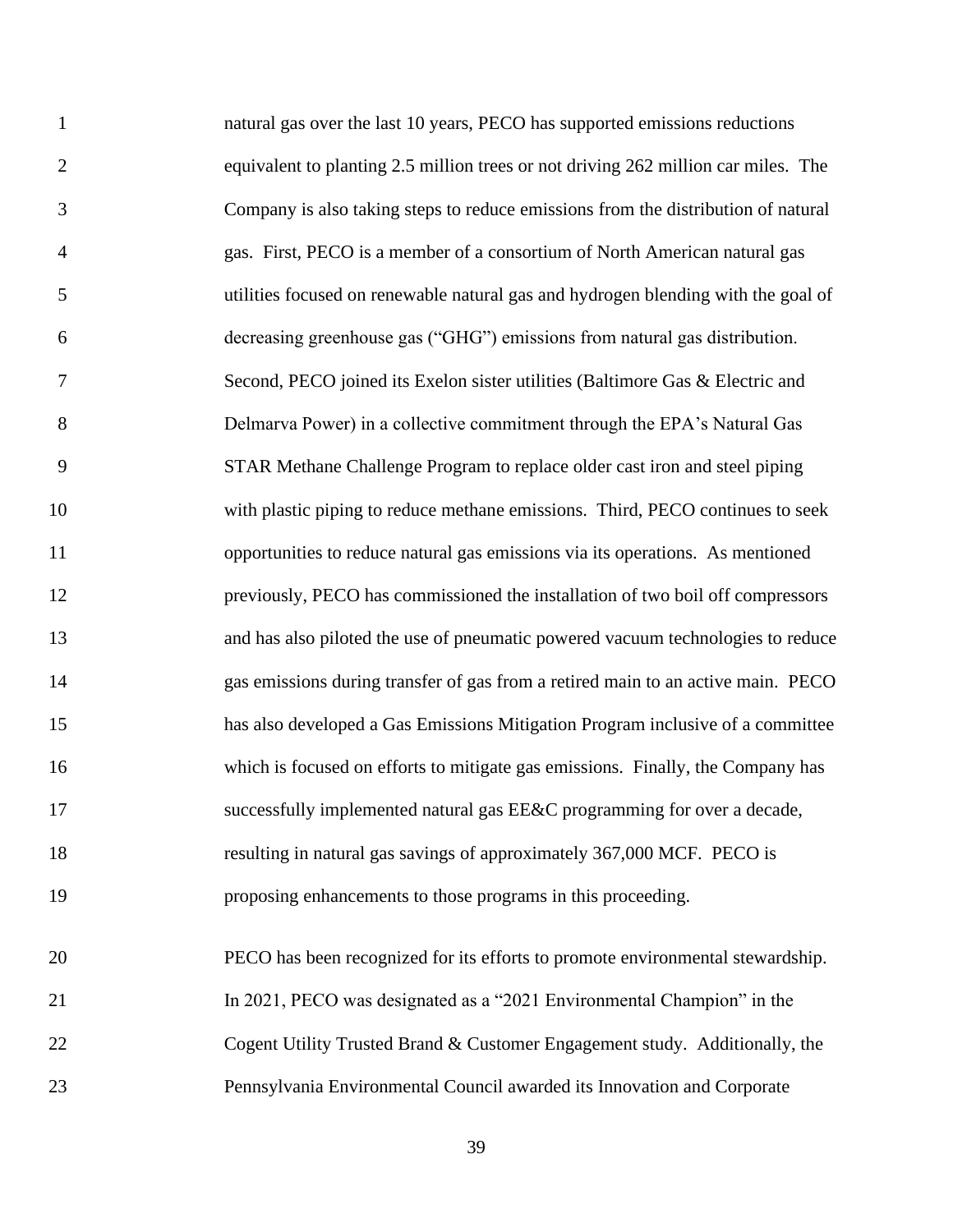| $\mathbf{1}$   |     |    | Sustainability Award to PECO in recognition of our Green Region Open Space          |
|----------------|-----|----|-------------------------------------------------------------------------------------|
| $\overline{2}$ |     |    | Program and PECO's overall commitment to environmental excellence,                  |
| 3              |     |    | leadership, and accomplishment. Throughout 2020 and 2021, PECO has been             |
| $\overline{4}$ |     |    | awarded \$350,000 in Green Region grants that the Company has used to enhance       |
| 5              |     |    | green space throughout their service territory. To date, fifteen PECO property      |
| 6              |     |    | locations have been certified by the National Wildlife Federation. Further, seven   |
| 7              |     |    | PECO locations, comprising over 3,600 acres, have become certified as meeting       |
| $8\,$          |     |    | Wildlife Habitat Council standards.                                                 |
| $\mathbf{9}$   | 40. | Q. | Mr. Bradley, based on the factors you discussed above, how do you                   |
| 10             |     |    | characterize PECO's record with regard to the performance factor                    |
| 11             |     |    | considerations of efficiency, effectiveness and adequacy of service identified      |
| 12             |     |    | in Section 523 of the Public Utility Code?                                          |
| 13             |     | A. | My assessment is based on PECO's demonstrated excellence with regard to the         |
| 14             |     |    | quality and reliability of its service, its commitment to energy efficiency, its    |
| 15             |     |    | willingness to embrace cost-effective new technologies, its vigilance in protecting |
| 16             |     |    | the safety of its workers, and its strong promotion of community and economic       |
| 17             |     |    | development, all of which I have discussed above. It is also based on PECO's        |
| 18             |     |    | significant and successful efforts to manage and control its operating expenses     |
| 19             |     |    | since its last base rate case in 2020, as discussed by Mr. Stefani in PECO          |
| 20             |     |    | Statement No. 2. Based on all of those factors, PECO has exhibited, and             |
| 21             |     |    | continues to exhibit, superior management performance, which fully supports Mr.     |
| 22             |     |    | Moul's recommendation that PECO receive an ROE enhancement.                         |